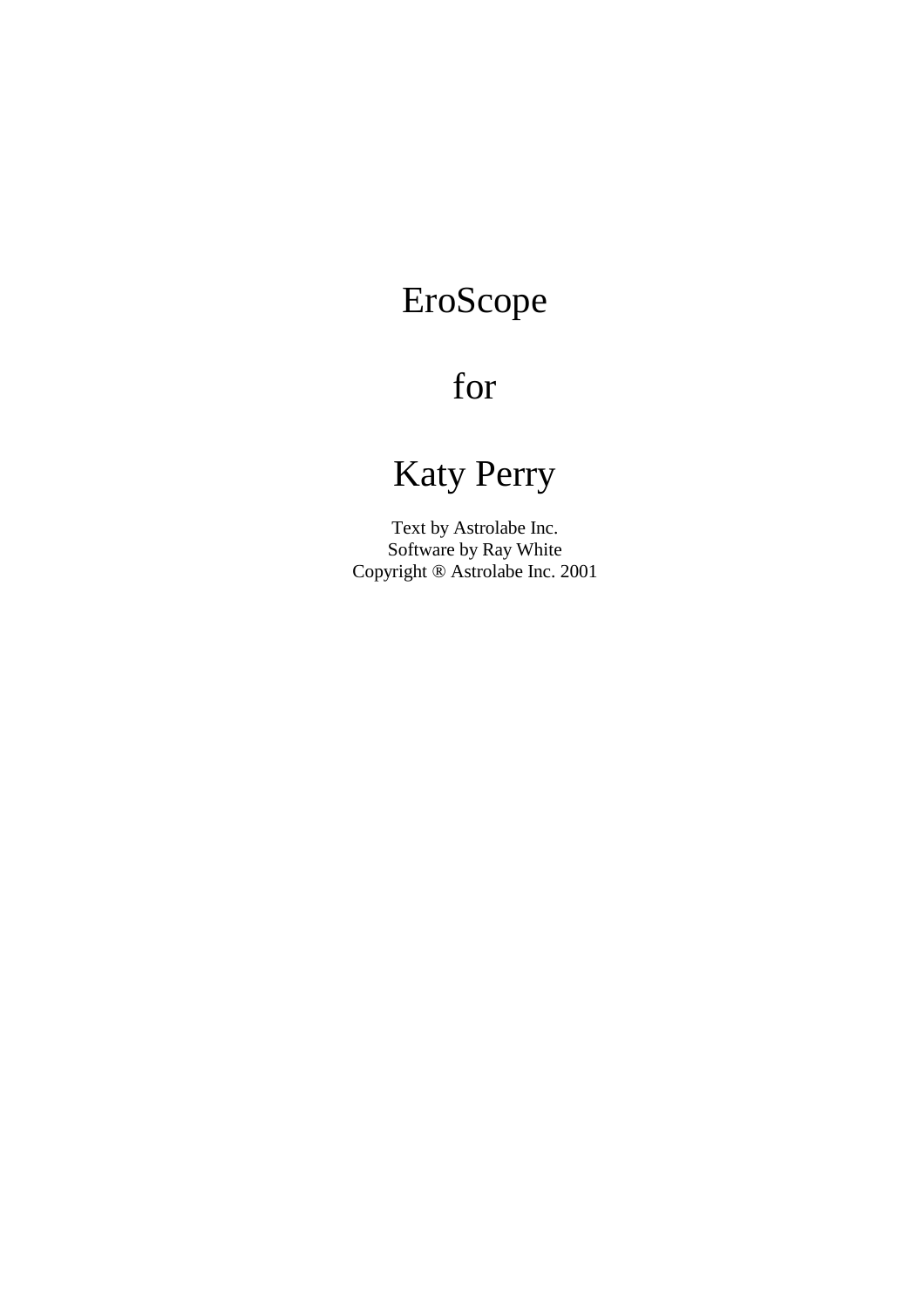

| Symbols of the Planets and Signs                                                                              |                                                                                                                                          |                                                          |                                                                                                                                                         |                                                                                                                                    |  |  |  |  |
|---------------------------------------------------------------------------------------------------------------|------------------------------------------------------------------------------------------------------------------------------------------|----------------------------------------------------------|---------------------------------------------------------------------------------------------------------------------------------------------------------|------------------------------------------------------------------------------------------------------------------------------------|--|--|--|--|
| $\odot$ = Sun<br>$D = Moon$<br>$\Phi =$ Mercury<br>$\frac{6}{2}$ = Venus<br>$\sigma' =$ Mars<br>$4 = Jupiter$ | $\bar{D}$ = Saturn<br>$\mathcal{H} =$ Uranus<br>$\frac{4}{2}$ = Neptune<br>$\hat{z}$ = Pluto<br>$\Omega = N$ . Node<br>$A_s =$ Ascendant | $M_c = Midheaven$<br>$\delta$ = Chiron<br>$=$ Retrograde | $T = \text{Aries}$<br>$\delta$ = Taurus<br>$\mathbb{I} =$ Gemini<br>$\odot$ = Cancer<br>$\Omega = \text{Leo}$<br>$\mathbf{W} = \mathbf{Vir}\mathbf{go}$ | $=$ = Libra<br>$\mathbb{R}$ = Scorpio<br>$\chi$ = Sagittarius<br>$\mathcal{P}$ = Capricorn<br>$\infty$ = Aquarius<br>$H = P$ isces |  |  |  |  |

Astrolabe Software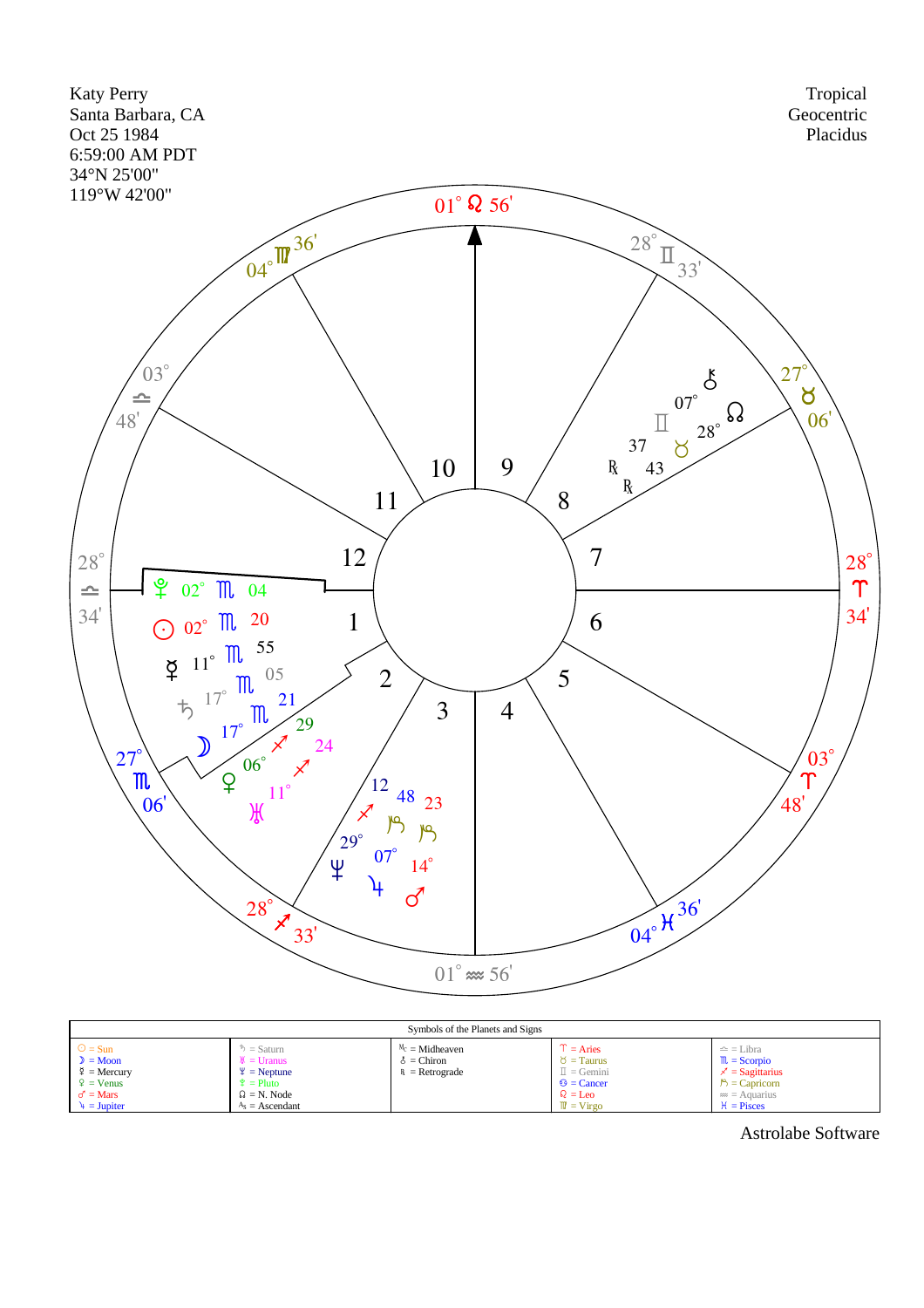# Planetary Positions

|               | <b>Planet</b> |       |    | <b>Sign</b>        |              | Longitude |     |               | <b>Declination</b> |  |  |
|---------------|---------------|-------|----|--------------------|--------------|-----------|-----|---------------|--------------------|--|--|
| $(\cdot)$     | Sun           | is in |    | <b>III</b> Scorpio | $2^{\circ}$  | 20'       | 06" | $-12^{\circ}$ | 17' 00"            |  |  |
| $\mathcal{D}$ | Moon          | is in |    | m Scorpio          | $17^{\circ}$ | 21'       | 04" | $-16^\circ$   | 06' 00"            |  |  |
| ¥.            | Mercury       | is in |    | m Scorpio          | $11^{\circ}$ | 55'       | 37" | $-15^\circ$   | 58' 00"            |  |  |
| ¥.            | Venus         | is in | Χ  | Sagittarius        | $6^{\circ}$  | 29'       | 56" | $-22^\circ$   | 36' 00"            |  |  |
| ♂             | <b>Mars</b>   | is in | ၂၅ | Capricorn          | $14^{\circ}$ | 23'       | 05" | $-24^\circ$   | 34' 00"            |  |  |
| 4             | Jupiter       | is in |    | B Capricorn        | $7^\circ$    | 48'       | 24" | $-23^\circ$   | 22' 00"            |  |  |
| ち             | Saturn        | is in |    | m Scorpio          | $17^{\circ}$ | 05'       | 03" | $-14^\circ$   | 58' 00"            |  |  |
| Ж             | Uranus        | is in | Ρ  | Sagittarius        | $11^{\circ}$ | 24'       | 59" | $-22^\circ$   | 08' 00"            |  |  |
| ¥             | Neptune       | is in | Χ  | Sagittarius        | $29^\circ$   | 12'       | 56" | $-22^\circ$   | 18' 00"            |  |  |
| L,            | Pluto         | is in |    | <b>III</b> Scorpio | $2^{\circ}$  | 04'       | 49" | $+3^\circ$    | 05' 00"            |  |  |
| 73            | N. Node       | is in | ŏ  | Taurus             | $28^\circ$   | 43'       | 14" | $+19^\circ$   | 52' 00"            |  |  |
| $A_{S}$       | Ascendant     | is in |    | $\triangle$ Libra  | $28^\circ$   | 34'       | 59" | $-10^{\circ}$ | 58' 00"            |  |  |
| $M_C$         | Midheaven     | is in |    | $\Omega$ Leo       | $1^{\circ}$  | 56'       | 11" | $+19^\circ$   | 43' 00"            |  |  |
| δ.            | Chiron        | is in | П  | Gemini             | $7^\circ$    | 37'       | 30" | $+17^\circ$   | 17' 00"            |  |  |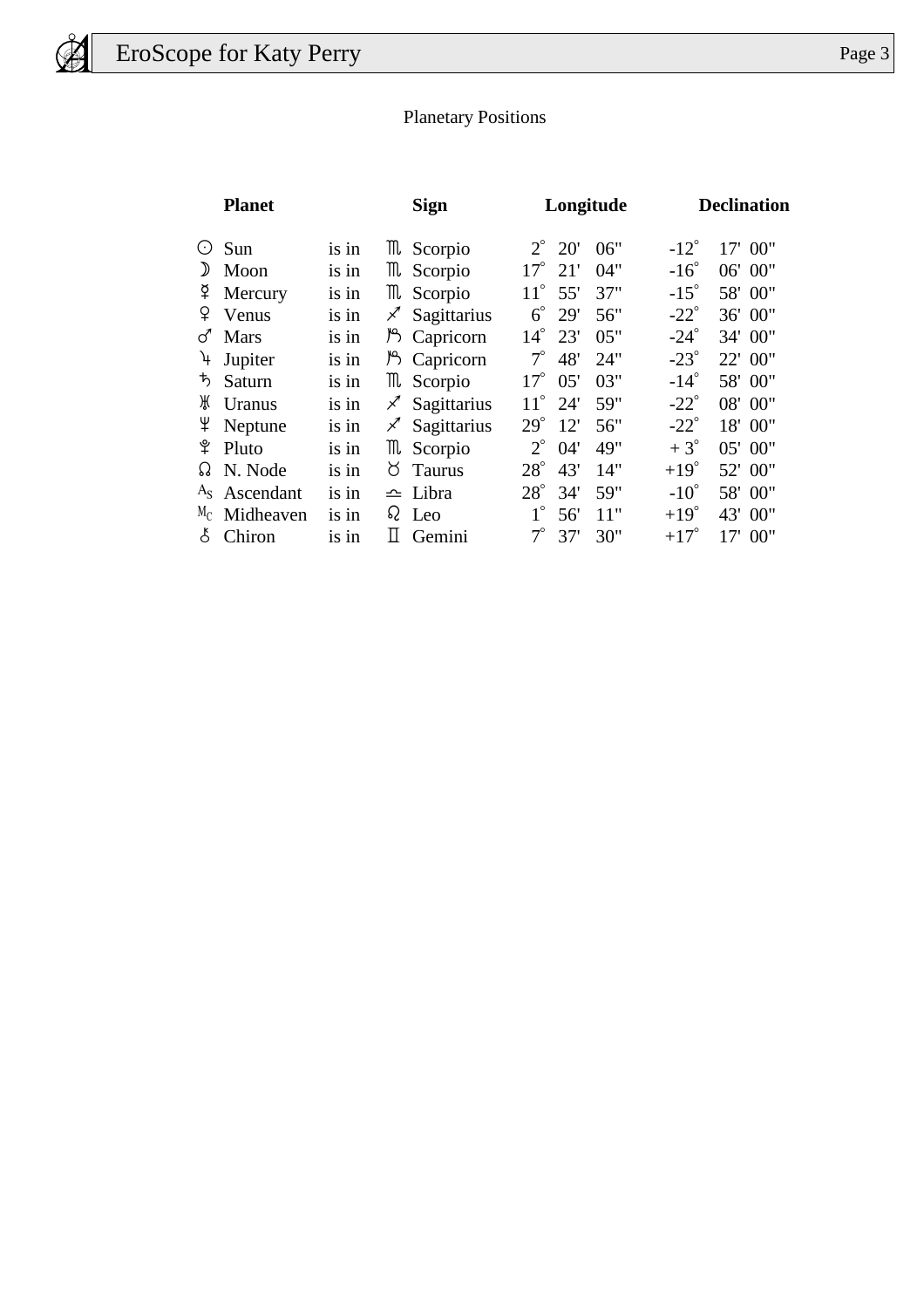$\circledR$ 

# Planetary Aspects

| ⊙             | Sun                       | is     | $\ast$                  | Sextile          | Ψ       | Neptune                  | The orb is $3^{\circ}$ 07'           |  |
|---------------|---------------------------|--------|-------------------------|------------------|---------|--------------------------|--------------------------------------|--|
| 0             | Sun                       | is     | σ                       | Conjunct         | ิ¥      | Pluto                    | The orb is $0^{\circ}$ 15'           |  |
| ⊙             | Sun                       | is     | ♂                       | Conjunct         | $A_{S}$ | Ascendant                | The orb is $3^{\circ}$ 45'           |  |
| 0             | Sun                       | is     | $\Box$                  | Square           | $M_{C}$ | Midheaven                | The orb is $0^{\circ} 24'$           |  |
| ♪             | Moon                      | is     | ♂                       | Conjunct         | ₫       | Mercury                  | The orb is $5^{\circ} 25'$           |  |
| ♪             | Moon                      | is     | $\ast$                  | Sextile          | ♂       | <b>Mars</b>              | The orb is $2^{\circ}$ 58'           |  |
| ♪             | Moon                      | is     | $\sigma$                | Conjunct         | ゎ       | Saturn                   | The orb is $0^{\circ} 16'$           |  |
| ₽             | Mercury                   | is     | $\star$                 | Sextile          | ♂       | Mars                     | The orb is $2^{\circ} 27'$           |  |
| ₫             | Mercury                   | is     | $\ast$                  | Sextile          | λŀ      | Jupiter                  | The orb is $4^{\circ}$ 07'           |  |
| ₽             | Mercury                   | is     | σ                       | Conjunct         | ゎ       | Saturn                   | The orb is $5^{\circ}$ 09'           |  |
| ₫             | Mercury                   | is     | $\pmb{\times}$          | Semisextile      | Ж       | Uranus                   | The orb is $0^{\circ}$ 31'           |  |
| ¥             | Venus                     | is     | Y                       | Semisextile      | 4       | Jupiter                  | The orb is $1^\circ 18'$             |  |
| ¥             | Venus                     | is     | ♂                       | Conjunct         | Ж       | Uranus                   | The orb is $4^\circ 55'$             |  |
| ¥             | Venus                     | is     | $\Delta$                | Trine            | $M_{C}$ | Midheaven                | The orb is $4^\circ$ 34'             |  |
| ¥             | Venus                     | is     | ୃ                       | Opposite         | ර්      | Chiron                   | The orb is $1^{\circ}$ 08'           |  |
| ♂             | Mars                      | is     | $\star$                 | Sextile          | ゎ       | Saturn                   | The orb is $2^{\circ}$ 42'           |  |
| ♂             | Mars                      | is     | Q                       | Sesquiquadrate   | ᠺ       | N. Node                  | The orb is $0^{\circ}$ 40'           |  |
| $\mathcal{A}$ | Jupiter                   | is     | $\overline{\mathbf{x}}$ | Quincunx         | Š       | Chiron                   | The orb is $0^{\circ}$ 11'           |  |
| Ж             | Uranus                    | is     | ୄୄ                      | Opposite         | ර්      | Chiron                   | The orb is $3^{\circ}$ 47'           |  |
| Ψ             | Neptune                   | is     | $\ast$                  | Sextile          | ុ្      | Pluto                    | The orb is $2^{\circ}$ 52'           |  |
| Ψ             | Neptune                   | is     | $\boldsymbol{\pi}$      | Quincunx         | ᠺ       | N. Node                  | The orb is $0^{\circ}$ 30'           |  |
| Ψ             | Neptune                   | is     | $\star$                 | Sextile          | $A_{S}$ | Ascendant                | The orb is $0^{\circ}$ 38'           |  |
| ิ¥            | Pluto                     | is     | $\sigma$                | Conjunct         |         | $AS$ Ascendant           | The orb is $3^\circ 30'$             |  |
|               | $\mathcal{L}$ Pluto       |        |                         | is $\Box$ Square |         |                          | $^{M_C}$ Midheaven The orb is 0° 09' |  |
|               | $\Omega$ N. Node          |        | is $\pi$                | Quincunx         |         | $AS$ Ascendant           | The orb is $0^{\circ} 08'$           |  |
|               | $\Omega$ N. Node          | is $*$ |                         | Sextile          |         | $M_C$ Midheaven          | The orb is $3^{\circ}$ 13'           |  |
|               | $M_C$ Midheaven is $\Box$ |        |                         | Square           |         | A <sub>s</sub> Ascendant | The orb is $3^{\circ}$ 21'           |  |

# Emphasis in Elements

| Fire  | $\cdot$ ФЖЧМ $_{\rm C}$ | Total = $4$ | Weighted Score $= 7$  |
|-------|-------------------------|-------------|-----------------------|
| Earth | $: d + \Omega$          | Total $=$ 3 | Weighted Score $=$ 4  |
| Air   | $A_S$ $A_S$             | Total = $2$ | Weighted Score $=$ 3  |
| Water | :⊙♪♀ゎ♀                  | Total = $5$ | Weighted Score $= 10$ |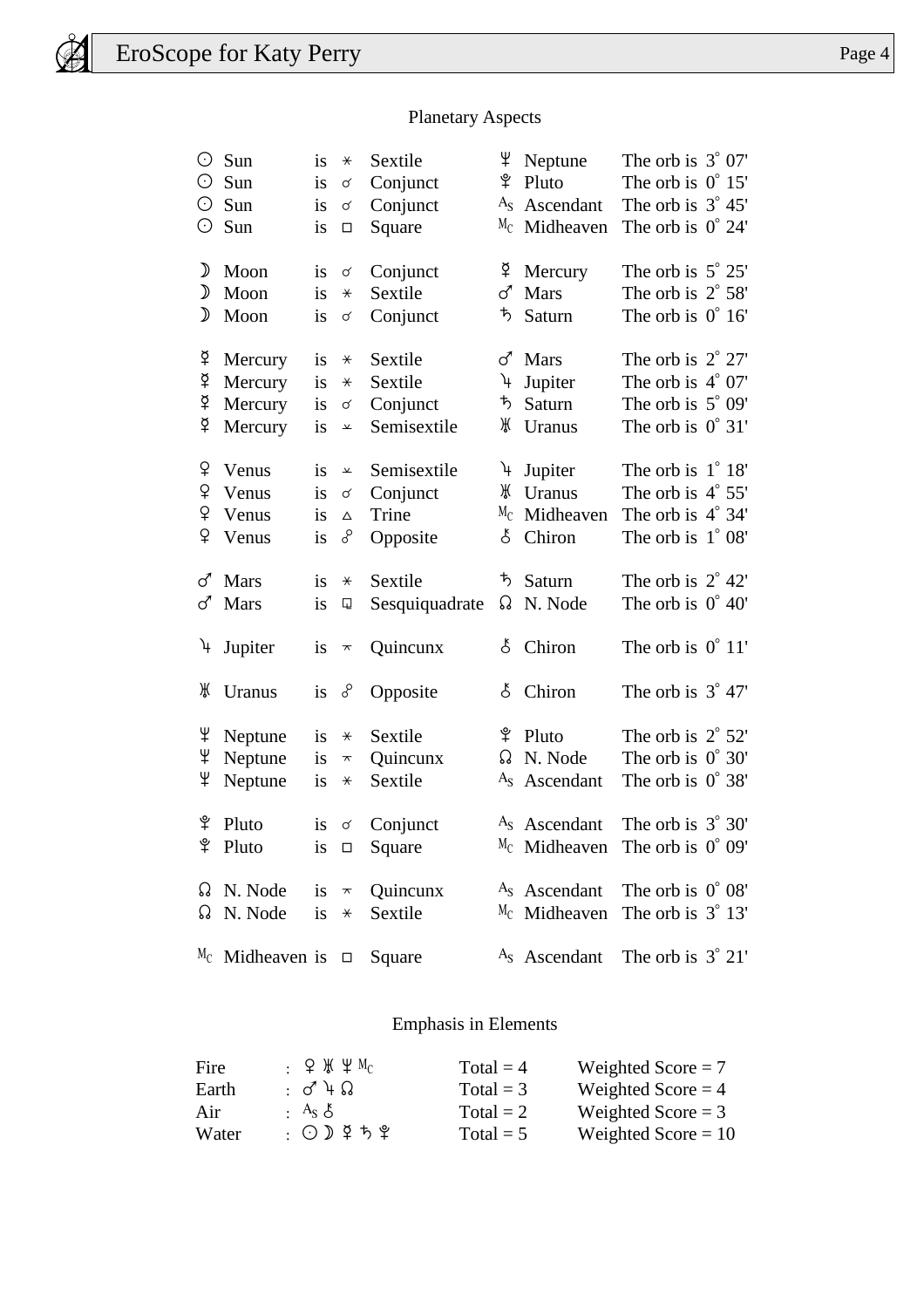$\bigcircledast$ 

# Emphasis in Modes

|       | Cardinal : $\sigma^4$ + $A_s$                                | Total = $3$ | Weighted Score $= 6$  |
|-------|--------------------------------------------------------------|-------------|-----------------------|
| Fixed | $\Omega_1 \odot \Omega_2 \not \subset \Omega_3$ . $\Omega_4$ | $Total = 7$ | Weighted Score $= 14$ |
|       | Mutable : $9 \cancel{1} \cancel{1} \cancel{2} \cancel{3}$    | Total = $4$ | Weighted Score $=$ 4  |

Weights Used Above

| Sun  |                       |       |  | $=3$ Moon $=3$ Mercury $=2$ Venus                       | $= 2$ |
|------|-----------------------|-------|--|---------------------------------------------------------|-------|
| Mars |                       |       |  | $= 2$ Jupiter $= 1$ Saturn $= 1$ Uranus $= 1$           |       |
|      |                       |       |  | Neptune $= 1$ Pluto $= 1$ N. Node $= 1$ Ascendant $= 3$ |       |
|      | Midheaven $=3$ Chiron | $= 0$ |  |                                                         |       |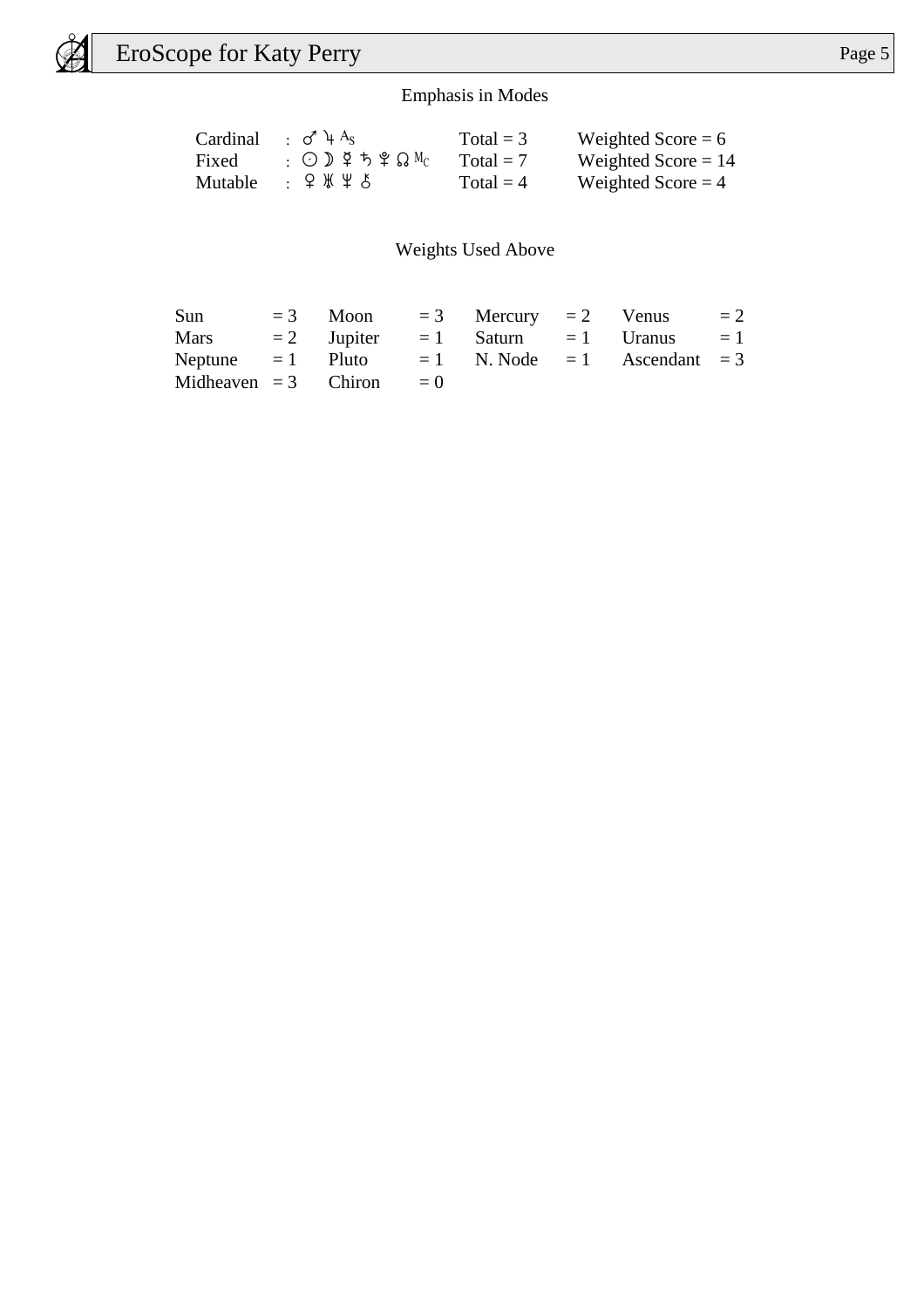

#### [Disclaimer: Rated NC-17

*If you are looking for a romantic, lovey-dovey astrology report, you won't find it within these pages. Please keep in mind all of the kinky, spirited and feisty remarks you will read are only intended in the spirit of fun, and are only suggestions for ways to play and perhaps challenge your boundaries. Feel free to happily ignore all wet and salacious remarks that do not apply.]*



Herein lies the Gate to your Sexual Self

Its scent is musky and its feel is moist. Its song is sweet and trembling, feverish and blinding, dark and tormenting, frigid and cold. If you read things here that furrow your brow, causing a crease that looks remarkably like a little man in a boat, this is a sign from the gods that you are about to learn something momentous! Brace your buttocks in your chair! Should you not be in the mood to knock on the limbic door of your inner brain, quickly shut this report! No one need ever know…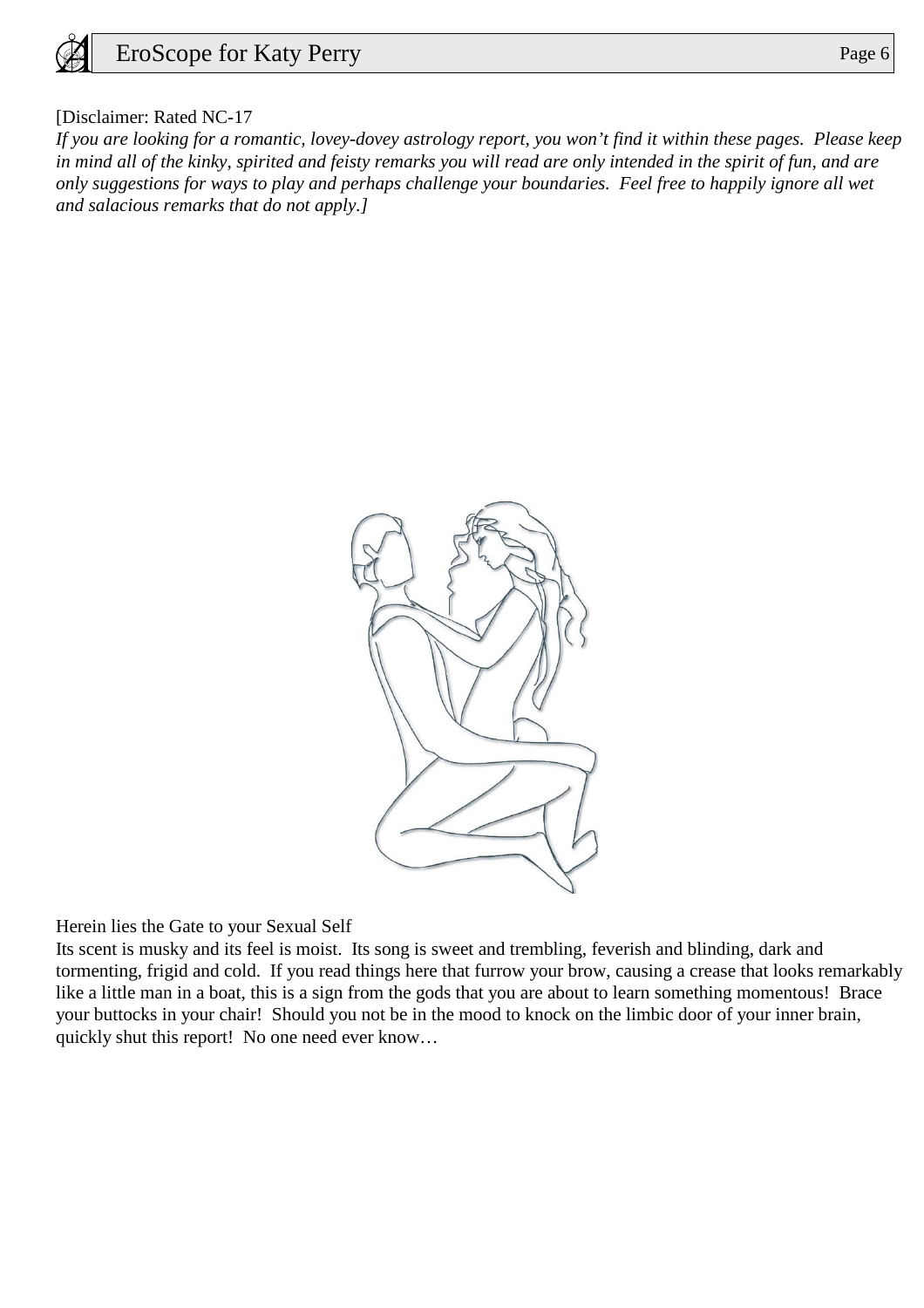

#### The Building Blocks Of Your Nature

Fresh and simple!

You don't have very many planets in the air signs in your chart (Gemini, Libra, and/or Aquarius). With not much air, you receive lots of your knowledge intuitively, like Einstein, with the manual, cranking mental process actually blocking that great right brain flow. Rely on touch and feel and your intuition, to guide you and give you ideas on how to proceed sexually and otherwise. Deliberate, eyeball-crossing thinking will only slow down the works! Tune into your partner's feelings and sensations and ideas that suddenly pop into your head and, using that as a gauge, increase or decrease the intensity of your sexual applications. You may not appreciate a partner who has steady conversation going on during sex. A brown paper bag over the head is a helpful tactic.

#### Eager to drench!

You have lots of planets in the water signs in your chart (Cancer, Scorpio, and/or Pisces). With lots of water, emotions color everything you do. You are constantly sniffing out the vibrations in a room, or around a person. You can feel your partner's reactions and feelings quite well. This is very seductive. It can be a great boon, subtly shifting and moving according to the partner's sexual needs. They will think you are a magician! It can also be a problem, as lots of water can be in-your-face and smothering, without boundaries. It's like getting a cellular-level body wash with someone else's bathwater. A little disconcerting! Have your partner tell you when to back off, and then do so graciously without pouting or making sullen remarks.

#### Your General Scent

Your Scent is Strong and Distinctive.

You have a lot of planets in fixed signs (Taurus, Leo, Scorpio, and/or Aquarius) which render you thick, like the heavy rind on piece of fruit. It gives a steady, reassuring feel, along with a strong will that can be felt many yards away. You naturally dominate scenes in your life, either covertly or overtly, pressing your strength into the laps of your lovers. You like to be in control, so a partner who needs a little steadiness and strength is a godsend. On the other hand, a changeable, lively partner, while at first appearing stimulating, may eventually drive you to distraction. You need to get your way more than the average Joe, so tell your partner this when first starting out, even if you have to shell out a few bucks to make it so!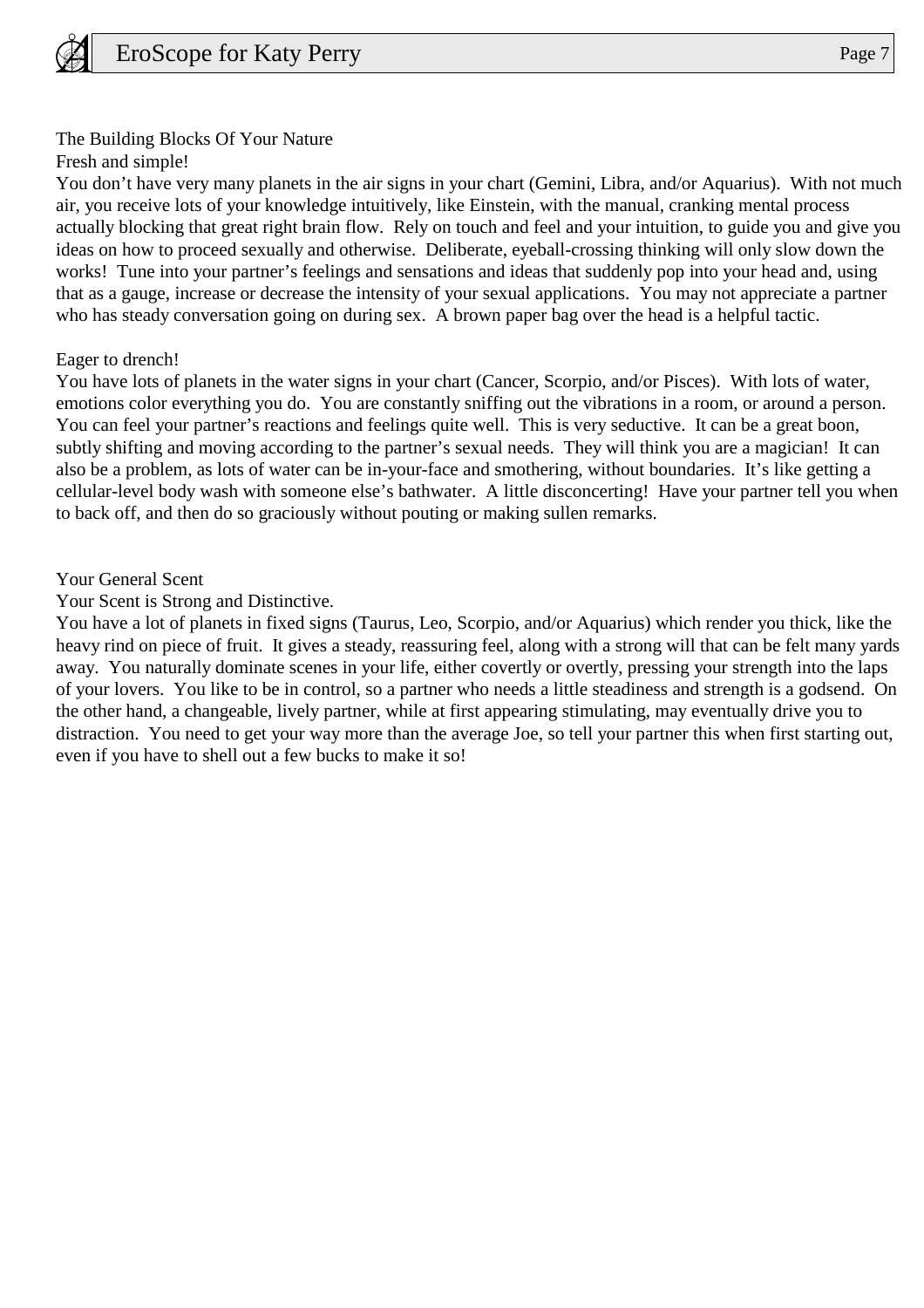

# THE SIGN ON THE ASCENDANT: Your Animal Skin

*The Ascendant in your chart, (otherwise known affectionately to this astrologer as "the Rising Sign") is your own native animal skin you wear about your shoulders and through which you physically face the world. It is the sign that was spreading out its earthly influence all over the horizon, opening its legs and scenting you with its own musky peculiarities when you were born. This paints your personality with colorful symbols, richness and a certain vibratory chemistry.*

#### **"Excuse me while I slip into someone more comfortable." Unknown**

Your Animal Skin is in Libra.

The scientific sexologist, you have researched sex and find the idea of it fascinating and romantic. You would like to try your knowledge out on intelligent and non-repressed partners. Partnership orientated, you want to please your partners in an active, romantic, idealistic way. And they all respond to this by the mere fact of being in your desirous presence. You need a strong partner that can keep up with you, and satisfy your romantic ideas of what love and sex are, or you'll toss them aside in disillusionment, and look for the next ripe piece of romantic, idealistic splendor to feast your intelligent beauty and hands upon!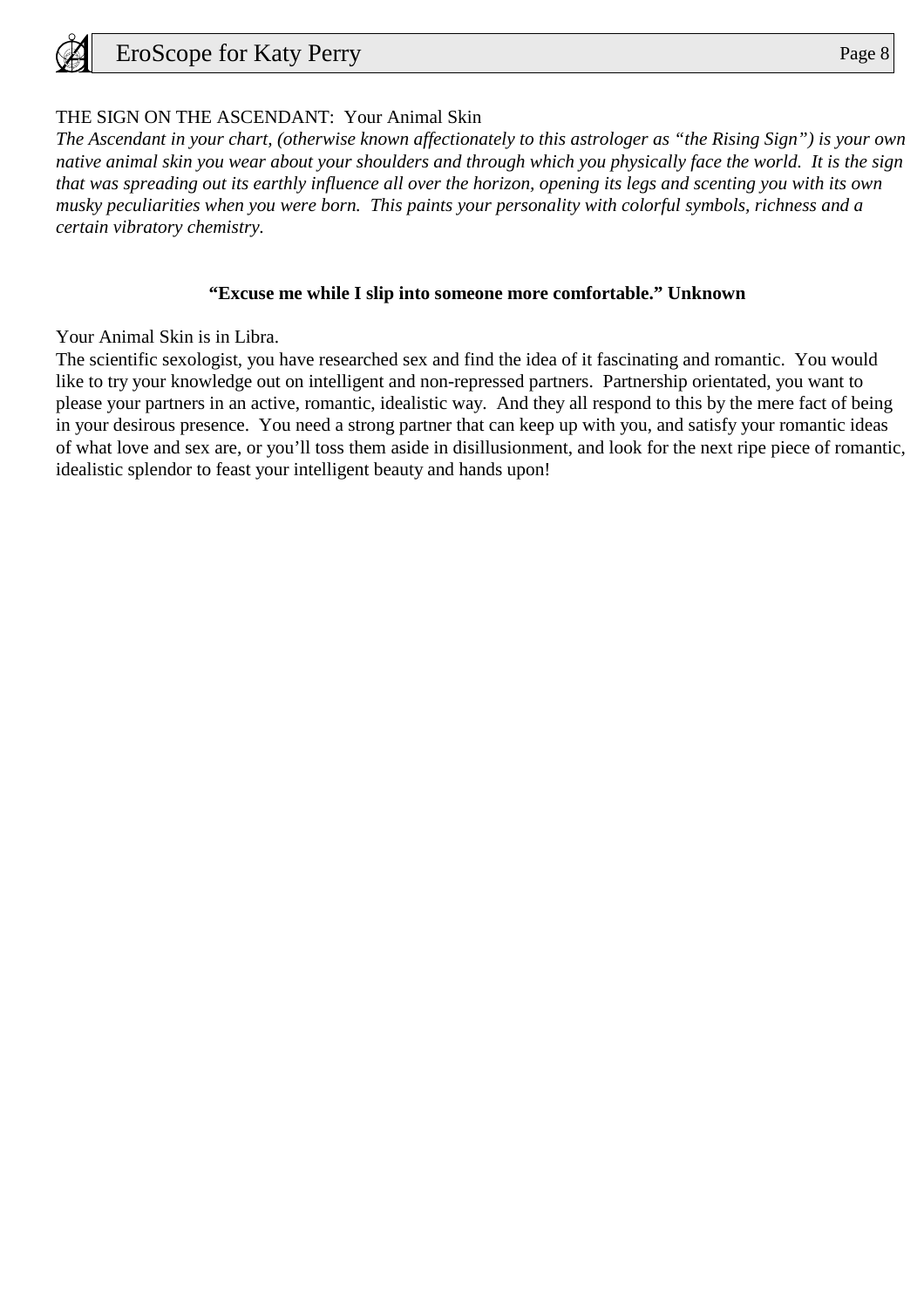

#### The Sun: That Radiating Warmth

*You radiate heat, which warms up the birth chart where the Sun is placed like a honey-amber shaft of super-intelligence. It throbs and energizes everything it touches within the spectrum you call Yourself. To see how the Sun plays, fights and dances within the essence of You, look to the other planets and angles and the house where the Sun has taken up residence, to see what feverish and egocentric interactions are occurring in your baby cells.*

*When the energizing Sun powerfully connects (conjunctions), challenges (squares), and provokes (oppositions) the other planets, there is a tendency to energize the Sun in a vigorous manner so that your ego sits heavy and fat in the saddle. When the exuding Sun flows (trines) and supports (sextiles) the other planets, it gives warmth and confidence and a natural ebullience that can warm cold tootsies.*

## **"Nature produces the greatest results with the simplest means. These are simply the sun, flowers, water, and love." -Heinrich Heine**

#### Your Warm, Radiating Sun is in Scorpio

Your vital and energetic glow is penetrating and possessive. You desire to have great control over your partner, so you can play them like a powerful conductor and revel in the excruciating thrills and incoherent pain this brings the both of you. You prefer to be intensely wrung emotionally, thus experiencing the agony and the ecstasy. The only way to live! Secretly, you are a natural born sex therapist and can uncover all sorts of sordid sexual secrets that most people don't know about, and wouldn't care to, either! You may have monkish periods of abstinence at times in your life, but your root chakra is always pumping out dark red sexual energy, which can be channeled in other ways if times are dry, rather than unknowingly spraying it all over innocents. Practicing the art of letting go will increase your power tenfold and also release your obsessions, to fertilize our holy earth.

#### The Sun Exudes in the First House

You are a bright light that stands out in a crowd of washouts. You exude warmth and vitality that feels great, like sitting your naked bottom in warm beach sand, and wiggling it around, to get the full measure of heat. You like get to the point, including getting into bed, clothes off, smelling, touching and tasting your partner's creamy body, moving slowly, deliberately, and assertively. Your partner will still be deciding if they want to have sex with you, and it will be over! You are very magnetic and powerful and certainly, hard to resist. Everyone secretly thinks "Can I have some of that?" imagining you will light their fire until they weep. You may not be the subtlest character, but who cares?

#### Your Sun powerfully connects (conjuncts) with your Animal Skin, the Ascendant

You stroll along, swinging your arms, humming throatily, flinging your hair about, unaware of how divine you are – or maybe you do know. You could be in a cheesy flick, like "Mary Poppins", appearing as Julie Andrews or Dick Van Dyke. You just feel so good about yourself, and even when you don't, people want to be in your energy field just to feel you, you're just so warm and toasty, like a cinnamon bun with icing! You have many admirers and all want a piece of you to taste and savor, and they don't particularly want to share, either! You can be selfish and pushy; check in with your partner before opening your lovely legs and gyrating. They may not be in the mood.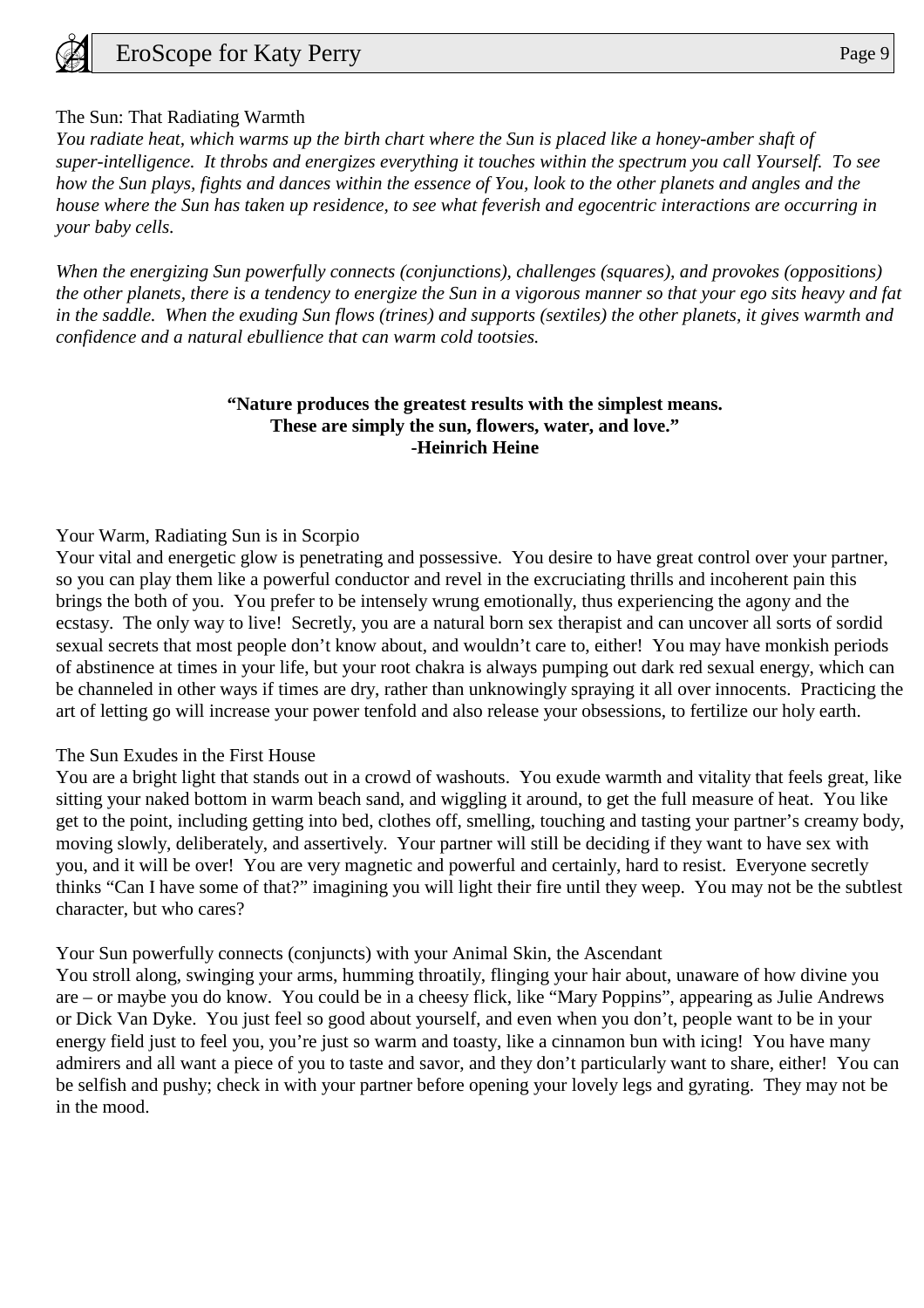

# Your Sun supports (sextiles) Frosty, Plasmic Neptune

You'll have many opportunities to be creative in this life. You can weave illusion as good as the Master Magicians Siegfried and Roy with their wild animal kingdom. You can get your baby to lay down, spreading his or her luscious legs with a mere clap of your hands. You can also get your baby to levitate with the onslaught of sexual feelings you cause to arise in their Levi's. Such skill! When they open their eyes, - poof! - you are gone. Did they just imagine that?

Your Sun powerfully connects (conjuncts) Simmering Pluto

Power person – that's you! Like you didn't already know that. You radiate sexuality, and then radiate some more. Some are scared of you, and the sexual levels of rapture you could bring to their closed minds. Others want you to take them there, selling house, car, and children to tremble beneath your knowing fingertips and moving the body with vats of delicious, decadent experience. Since you are so used to taking control, when the control gets taken from you, it may have the effect of pushing a button, which puts you in "battle mode". Once outfitted in your war paint, you can be quite ruthless at getting your way. To avoid these asinine games, challenge yourself by letting your lover take control, fumbling though it may be. This will have the opposite effect, and actually increase your power tenfold. Try it! Assume the inferior position and take it like a man/woman.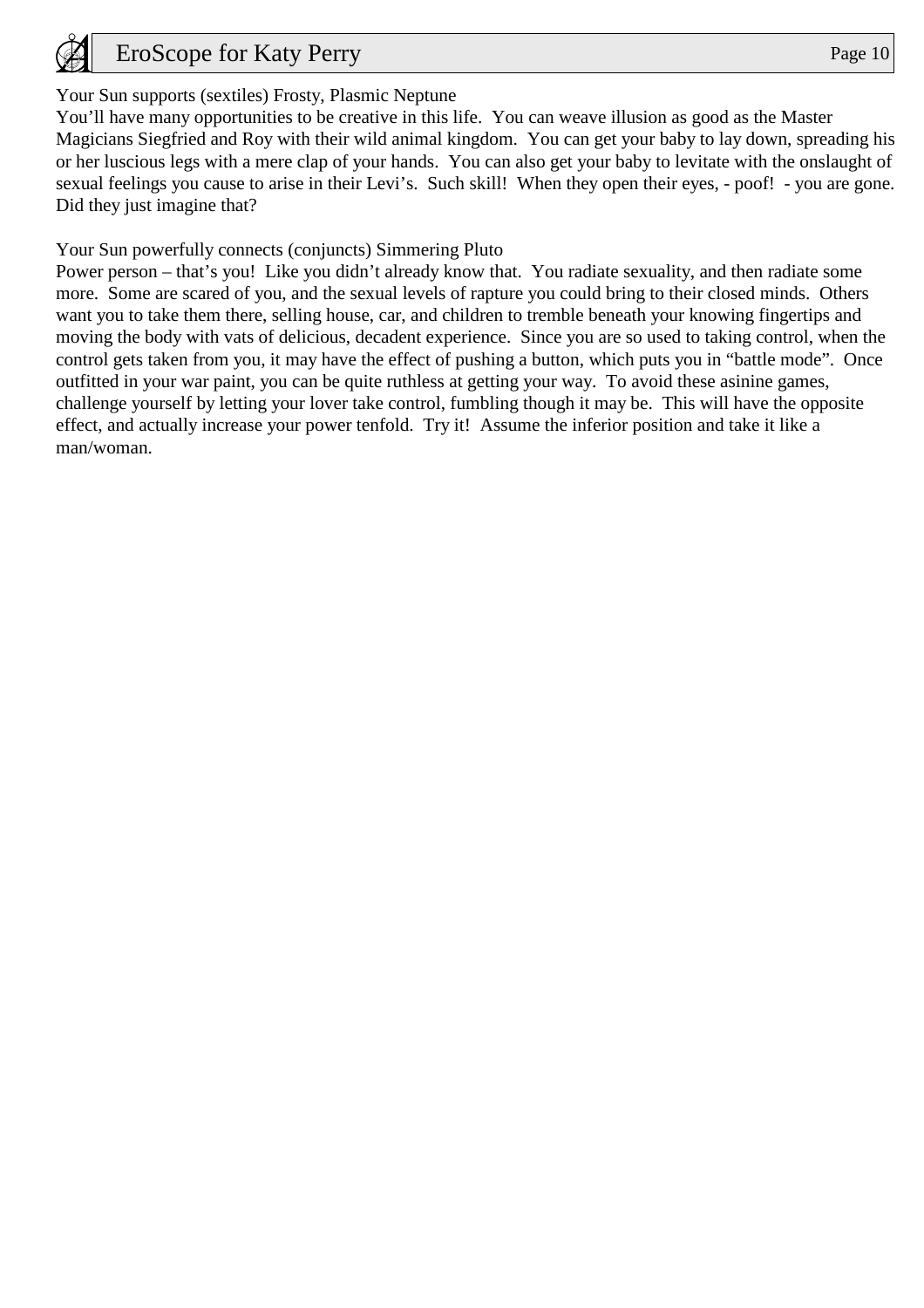

## The Moon: Feelings, Nurturance and Wetness

*Wherever the Moon is placed like an oozing dew drop, is where feelings abound and sometimes run amuck. It's also where you like to do what feels good to yourself, things that you certainly will do, whether alone or with a lover of great fortitude! When the Moon touches another planet it creates a swirling tropical cocktail of its own milky needs and is to be tasted and experienced with great gooey gusto.*

*When the Moon powerfully connects (conjunctions), provokes (oppositions), and challenges (squares) the other planets, this tends to give the Moon a more powerfully reactive state (much harder to control!). The flowing (trines) and supporting (sextiles) aspects are soft and dreamy, sometimes in a sweet, mellow way, other times in a lazy, indulgent and chubby way.*

## **"I think sex is better than logic, but I can't prove it." Unknown**

## The Moon's Emotions Undulate in Scorpio

With the Moon in Scorpio, you respond in an intuitive and determined way to emotional situations. You keep your deep and turbulent feelings, distant from most possible sex partners, until you have sniffed out their psyches and determined whether you can trust them and hopefully, control them, too. Once you have decided the cards are in your favor, you'll begin to let your pheromonic steam out slowly, directing it towards the partner's glands (unbeknownst to them). You'll surround them with this hot steam, till they begin to sweat and strip off their clothes, in an effort to get cooler. The partner, now naked and vulnerable, is a sacrifice to do with what you will. Be nice! Jealous and revengeful when slighted slightly, you have sharp Kali Goddess teeth that can disembowel.

#### The Moon Soaks the First House

With the Moon in the first house, your feelings are very responsive and everyone gets to experience them along with you! How fun! People can read your face, even though you may try to remain stoic. Give it up and go with the flow, baby! Oversensitive to environmental and people stimuli, you are quick to react and respond. You can be defensive, and will assume boxing position over things that do not concern you and were never meant for you personally. Quite responsive in bed if plucked just right, you are great fun to play with and torture and observe! You may become irritated with people playing games with sexual tension and lengthening the outcome of the sex act at your expense, the bastards. Sometimes you are a crybaby.

#### Your Moon Powerfully connects (conjuncts) Flirtatious Mercury

Your sexual mind is connected to your sexual emotions. Imagine that! You know what you want and like, and have no trouble working your vocal cords to state your feelings on the subject. This is a great gift for the lovers of the world, because 9 out of 10 lovers don't have a clue what to do, though no one is admitting anything. Your words can come out quite dramatic and spirited at times, having a tendency to make others take a step back in order to regroup. Be aware of your words and the energy behind them; all that ebullience may feel good to you, but your lover may be feeling a bit shy and reticent, and need you to help scootch those undies down!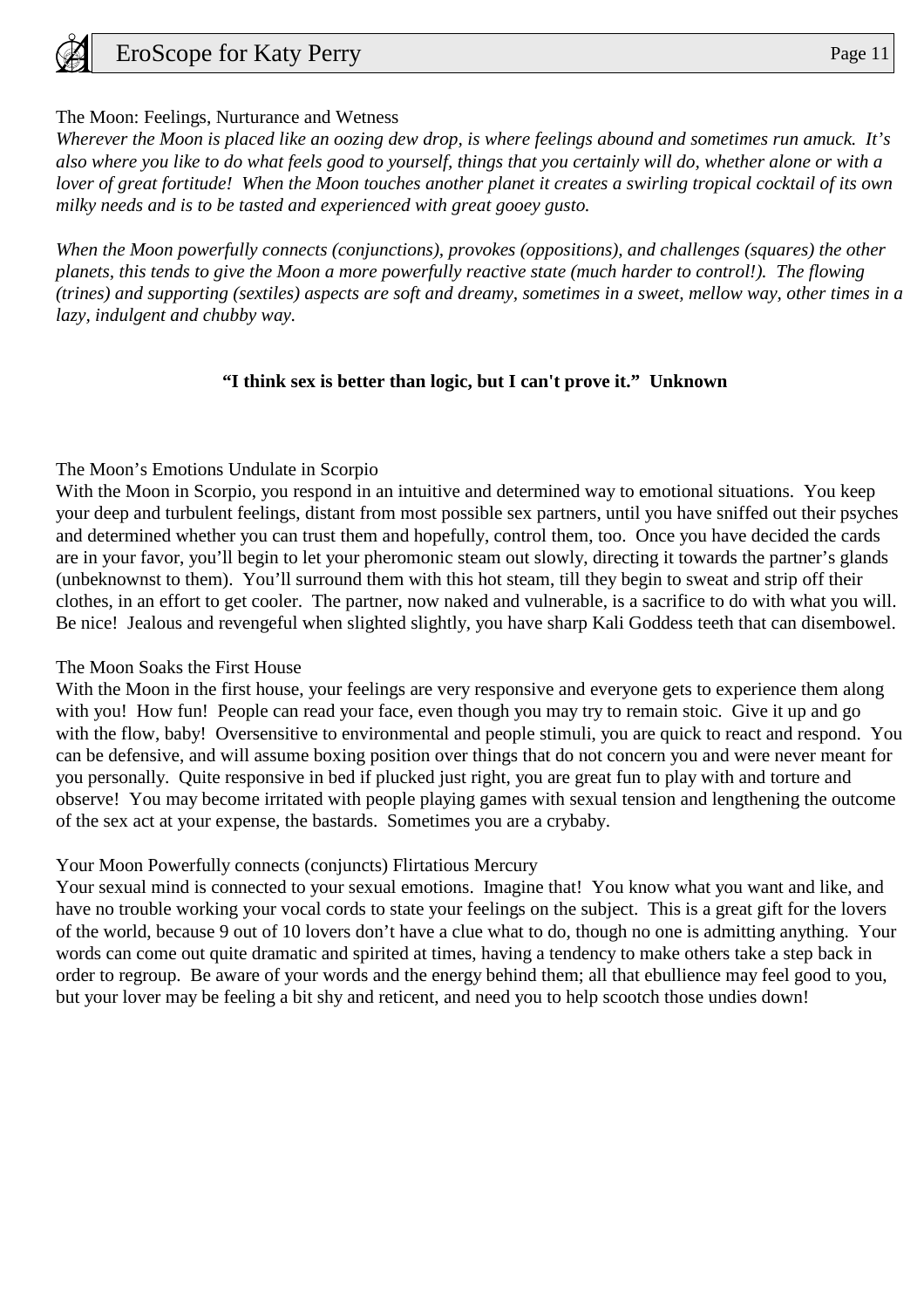

# Your Moon supports (sextiles) Mars' Sexual Urges

You are confident and self-assured, and all the saplings of the world want to eat you for an energy boost! Setting out to do what you planned to do is as natural as breathing to you. Opportunities to assist your Quest are scattered at your feet like so many fruit. You reach down languidly plucking this one or that, feeling it's plumpness and weighing its juiciness in your palms, tossing it over your shoulder if it doesn't comply. Sexually, you enjoy your lust with great efficiency, thirst, and potency. You grunt and groan with pleasure over the experience, smells and textures of sex, not to mention that lover slipping and sliding all over your sweaty body!

Your Moon powerfully connects (conjuncts) Saturn's Restriction

You may have started out sexually, rather shy and inhibited and even frozen. But that ends when you discover a patient, older lover to show you "the ropes". To swing from them with great finesse – learning all sorts of pleasurable things with different parts of your body, inserted in places you would never have thought could feel so good! Soon you become a teacher yourself, showing others how to learn what goes where, and yes, (you tell your lover), that is an orgasm you just had. You may have more sexual fears than your average Moon God/dess, but do not despair; by exploring these fears and meeting them as a challenge, you will increase your power to the Olympic level! Get to know the whole body, including between the toes, under shadowed armpits, and that smiling nether crack that doth call to you.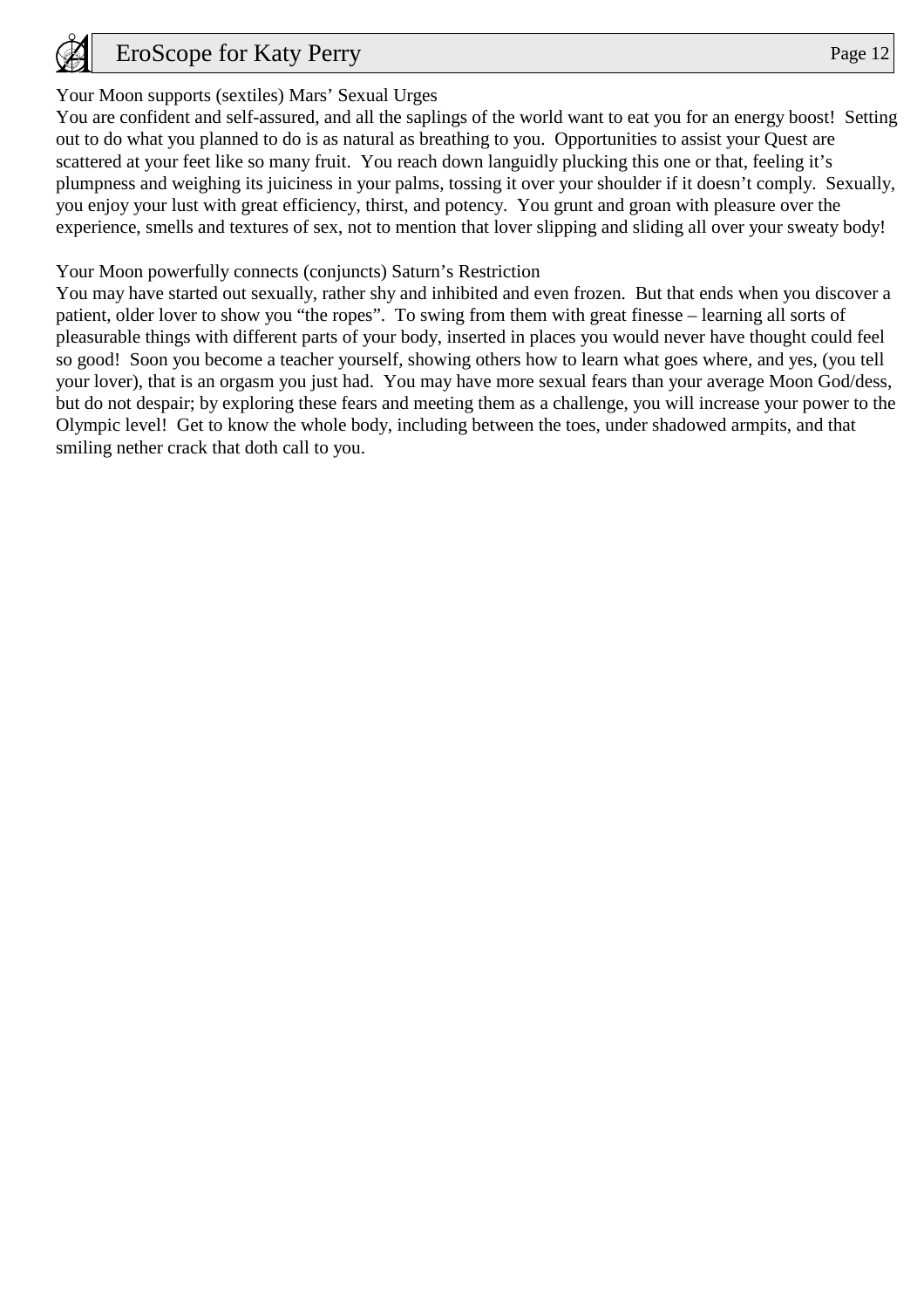

#### Mental Expression

*Your mental expression articulates and gesticulates in the birth chart where Mercury is placed, like a mime in a leafy city park. Look at the sign placement, the house placement, and the other planets involved with mischievous mental-case Mercury to see how you will experience your communications and thought processes.*

*The powerfully connecting (conjunctions), challenging (squares), and provoking (oppositions) aspects tend to give Mercury's quicksilver tendencies, a laser zap in consciousness. The flowing (trines) and supporting (sextiles) aspects are softer and more laid back, but they also speed the brainiac synaptic environment up to a nice clip!*

#### **"Love is the answer, but while you are waiting for the answer, sex raises some pretty good questions." -Woody Allen**

Articulating Mercury flirts in Scorpio

Mentally you think in a penetrating, intuitive way and have a focussed, psychological way of speaking. Your thought processes feverishly steam in a continuous manner over your nerve fibers, forming obsessions involving just about any subject or person. What fun! It is this penchant for obsession that allows you to research so very deep into the recesses of the collective mind. It also gives you a sense of humor that is dry and clever, reacting to the subtle animations in others with bubbling, chortling laughter. You can touch people's sensitive buttons easily, and will not hesitate to zap them, should they annoy you with their infantile games. You devilishly pick up sexual innuendoes in the most sweetly innocent of conversations, grinning shaggy smiles all the while. Because your tongue goes very deep, it is finely tuned to the art of psychological probing, its assets are implicated elsewhere, like in the world extremely exciting deviations!

#### Mercury's Intercourse Reverberates in the First House

With Mercury's verbal intercourse echoing in your first house, you are direct and forceful in your speech. You aren't one to shy away from a confrontation. You enjoy taking the bull by the horns, swinging it about yourself with great panache, letting it go to crash somewhere in the distance. When lovemaking, you assertively interact with your partner with great energy. You'll find out what your partner likes and then do it to their fine body. Over and over and over again, until they are hooked on your assertive, passionate style. (Either that or numb!) No one will be able to give them satisfaction like you can, ever again! Memories of you linger about one's hairdo. You are an open-minded, basic hoochie-mama or papa. You can be impatient with the more shy, reticent types.

#### Your Mercury supports (sextiles) Mars' Sexual Urges

You are a scrappy little fighter with words! You also know when to call it quits and admit defeat. Mama didn't raise no fool! You are a lively thing, your eyes dancing with mischief and keen perception. You notice everything, grasp ideas and concepts quick and readily, like a dog jumping up to catch a Frisbee! Sexually, you can play with this energy by using your happy-go-lucky hands on your breathlessly awaiting partner. Or, you could whisper into your lover's ears, so the little ear hairs vibrate, sending shivers coursing down to Love Central. This brings new meaning to the word "squirm"!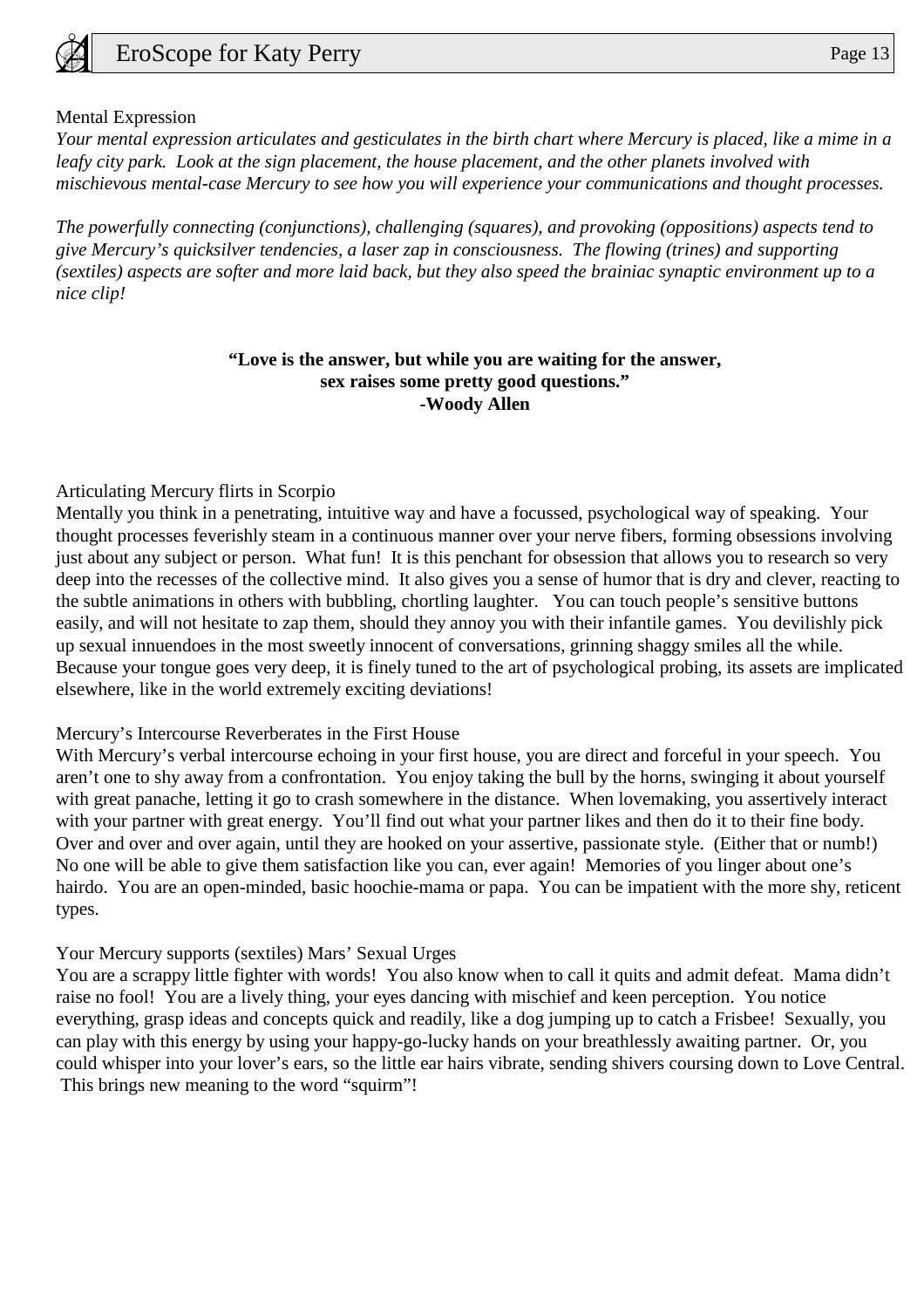

# Your Mercury supports (sextiles) Jupiter's Abundance

Warm, titillating, funny, vibrant – these are just a few words to describe the energy that spills from your ruby lips. You are an optimist and believe others are, too. Thus you create magnetic, warm energy patterns around yourself and others. Sexually, play with this energy by talking your lover into bed in a fun and diverting way, only using delightful words whose main purpose is to maniacally thrill. Once your lover is at your disposal, place your voluble mouth strategically, teasing but never completing the task, until your lover breathlessly tries to pull your hair out by its roots!

Your Mercury powerfully connects (conjuncts) Saturn's Restriction

You will usually find what works for you sexually most of the time, and stick to that, in the hopes you'll at least score once. This is fine, and allows you to really develop the specific techniques you have chosen as your "trademark". On the other hand, you can find yourself in a rut and at a loss if you discover your lover isn't into your favorite bag of tricks. What will you do? Ask them what they like? Or are you too shy? Avoid and pretend? Please, don't let that stop you – force yourself to open your red mouth. Choose talkative, confident lovers to assist you with your panties, and then some. Avoid being too critical; you'll end up all by your sad lonesome, you and your friendly but untalkative hand, singing the banjo blues.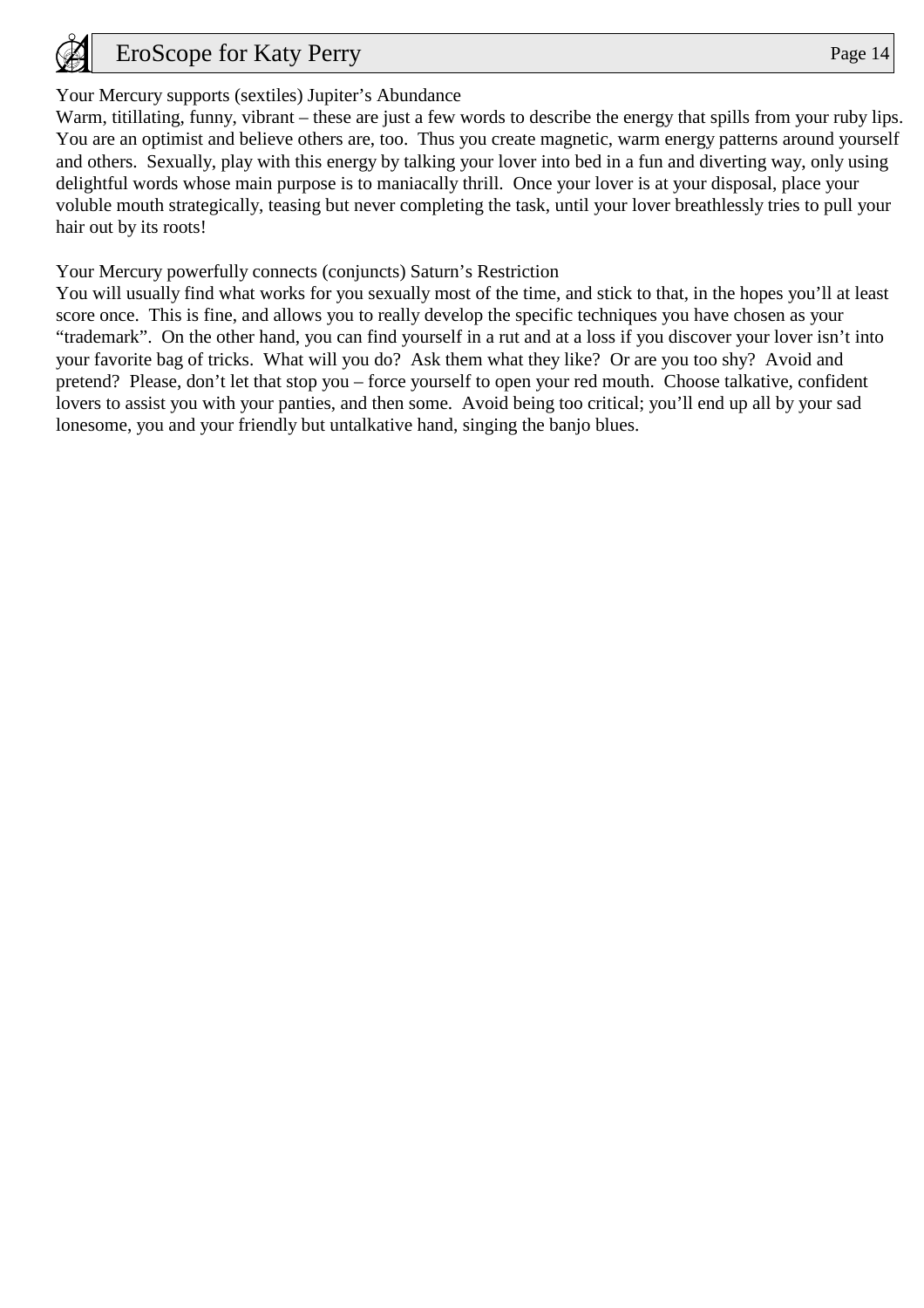

#### Desire and Attraction

*Your desire and attraction flower and sweat fragrantly through the birth chart where Venus is placed like a musky perfume. Look at the sign placement, the house placement, and the other planets involved in the Venus pheromonal love dance to see how you will experience your wants and needs, give affections, and gratify your most astounding self!*

*If you are a woman, Venus shows how you expose your femininity. If you are a man, where Venus is placed is the type that you are attracted to, the type that will make your wand stand at attention and perfection! Venus is also your "Inner Feminine", waiting to be contacted and explored for healthy emotional balance. (Little secret: A man in contact and working with his inner feminine flower is like a man wearing a sarong or kilt – very charismatic and magnetic!)*

*When Venus powerfully connects (conjunctions), challenges (squares), or provokes (oppositions) the other planets, she tends to be more feisty and provoking, and has more liveliness to her sexy twitching tail. When Venus flows (trines) with and supports (sextiles) the other planets, she is very soft and creamy, indulgent and lazy. The Butter Queen!*

## **"What is a promiscuous person? It's usually someone who is getting more sex than you are." Unknown**

#### Enticing Venus is in Sagittarius

With Venus in Sagittarius, you are a feisty little package of meat! On the go and full of love of life and all its peculiarities, you exude charm, intelligence and warm humor. Your eyes have a heated, lively look to them. When in love, you are adventurous and exploratory and may have a fiery, quick release. Your desire nature burns enthusiastically, like a bonfire at a beach party! You are playful, but also like to groove to the natural sex vibes when you are riding the thrumming rocket energy of sexual love. Sex outdoors, like skinny-dipping on a secluded beach, or maybe in a canoe, or what about in a cool treehouse?, is your idea of "technique". Flirtatious and friendly, you are game for a physical sexual experience that exudes a challenge, in a natural, enthusiastic way, and that opens your fresh, inquisitive mind to new sexual highways of experience.

#### Your Venus is frolicking in the Second House

With Venus swinging her hips in the second house, you show affection by showering your lover with physical things. Like chocolates, silks, hand-fed sushi, little neck clams slurped into your lover's mouth (along with a bit of seawater) and of course, long lasting serial sex that leaves the couch stained and pitted, smelling delightfully fragrant! Sharing sensual massages would be a good preliminary, or dressing each other in silk thongs or scarves, making sure the little straps are placed strategically and pulled nice and tight! You are steady and secure to have around, and you are not above blowing a few bucks on your lover to make sure the whole experience is complete and sensual.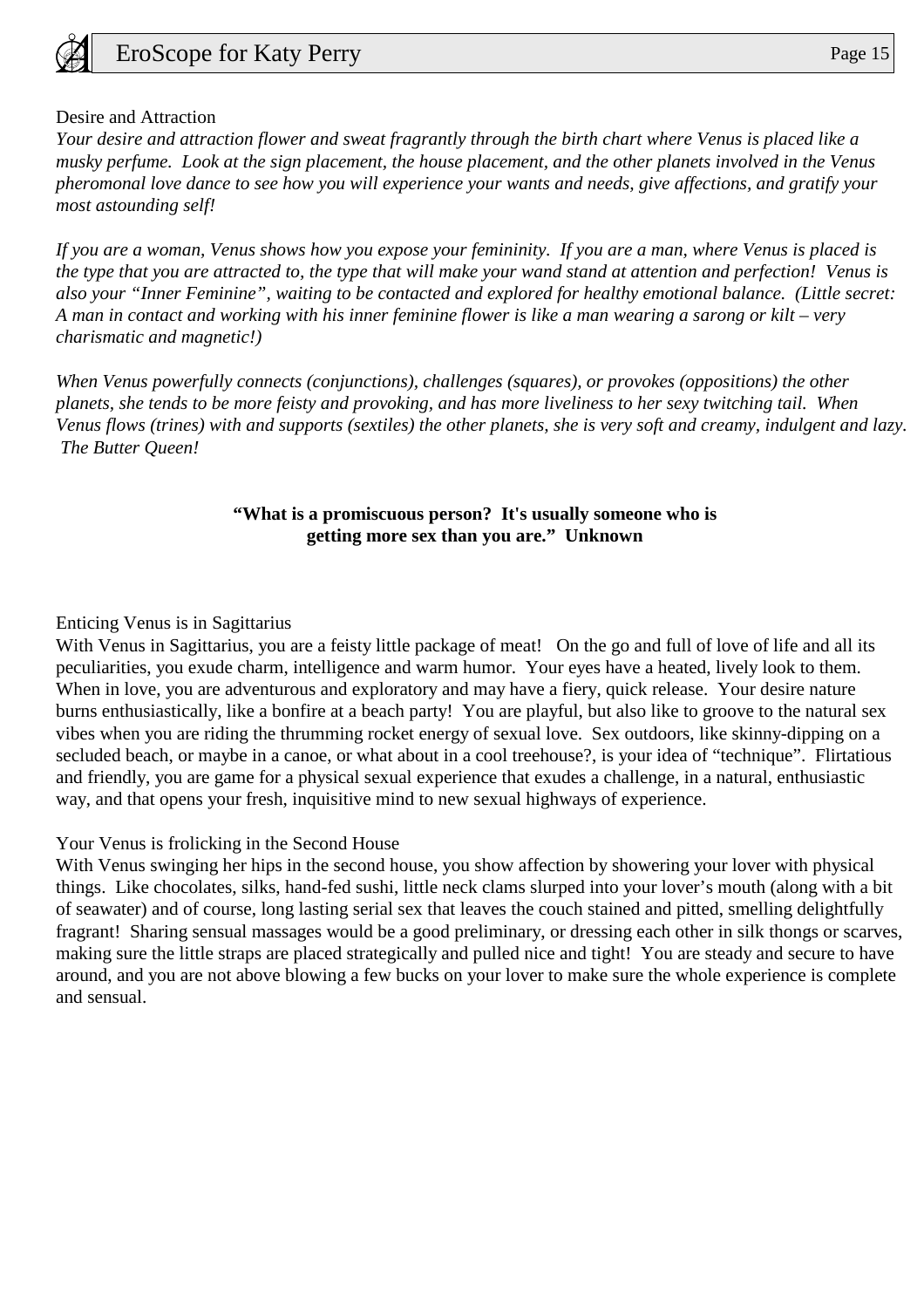

Your Venus powerfully connects (conjuncts) with the Uranus Wiggle

Your approach to sex and love is a bit unusual, a little bit ahead of its time. Others may not understand your approach and judge you, poor dears. Your desires are independent and far ranging, detached and friendly. This energy seeks to experience and to share sweetly with dear friends, in a healing way. Being with lovers who are your friends and happy to play and share is an unending delight for you! Power comes best to you when you are independent and free, in your mind. Give thanks to the gods each time you and your lover reaches one those delightful, fruitful orgasms for blessings to rain down upon your head, wetting your hair. Don't take any sweet joining for granted, no matter how casual.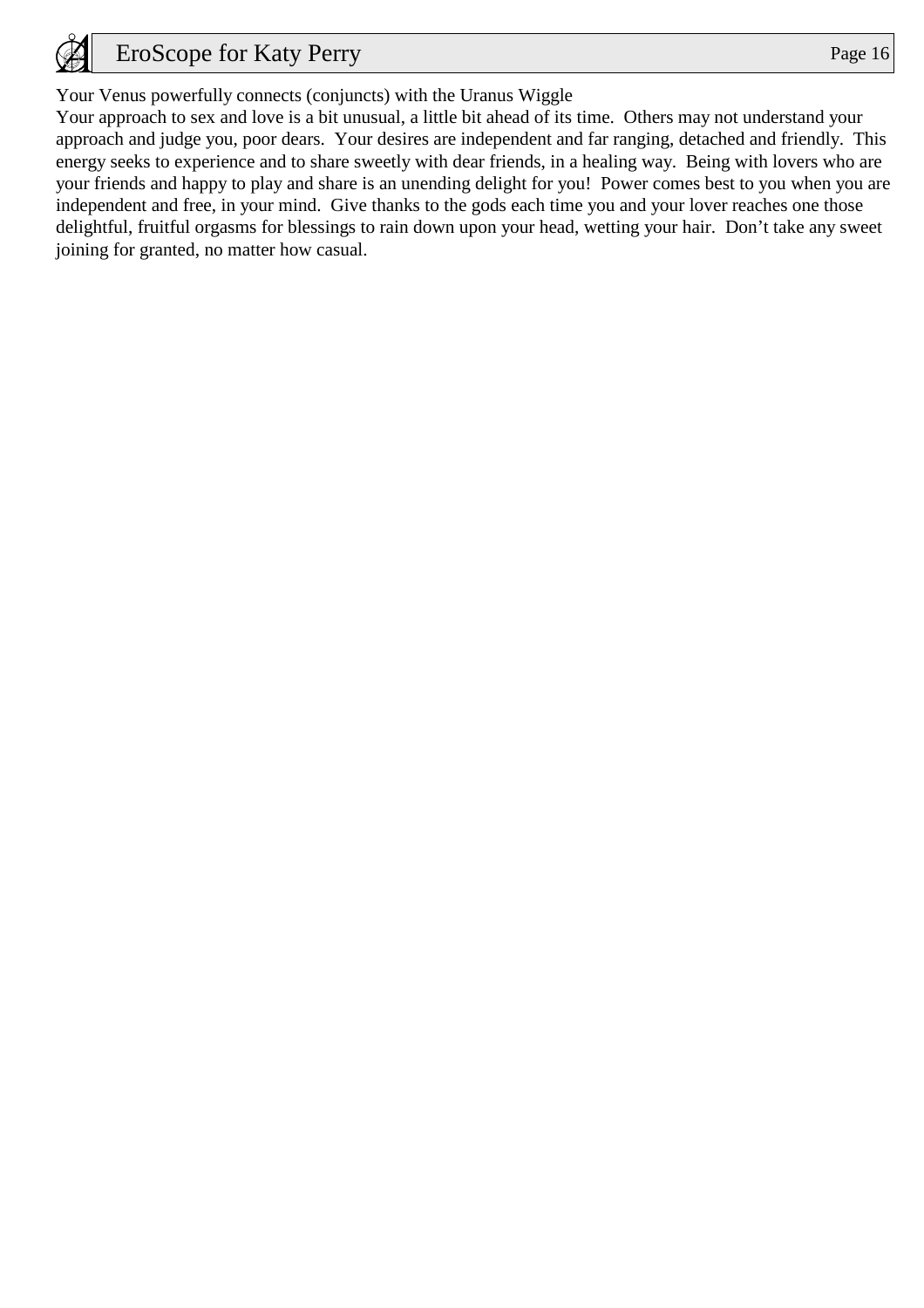# Personal Power and Sex Drive

*Your personal power and sex drive notifies you of its thrust through the birth chart where Mars is placed like a phallic prong. Look at the sign placement, the house placement, and the other planets involved to see how you will experience the Mars' battle of competition, assertion, along with the most favored rutting of champions!*

*If you are a man, Mars signifies your exuberant masculinity. If you are a woman, where Mars is placed is the type that you are attracted to, the type that will make your jade gate open, your flower bloom. Mars is also your "Inner Male", waiting to be contacted and explored for healthy emotional balance. (Little secret: A woman in contact and working with her inner male cocky ya-ya is incredibly sexy and magnetic!)*

*The planets that powerfully connect (conjunctions), challenge (squares), and provoke (oppositions) Mars, make him strong-willed and self- oriented (unless paired with Neptune). Like Zena or Hercules, the warrior stands vigorously! The planets that flow (trines) and support (sextiles) tone down Mars' gnashing teeth and manifest a more balanced and less rough use of these ambitious, squirting energies. This all depends on which planet chooses to combine with Mars and his sexual grapple to the pinnacle!*

# **"Sticks and stone may break my bones, but whips and chains excite me" Unknown**

# Mars' Sexual Urge rises in Capricorn

With Mars in Capricorn, you express your sexual energy in a careful, determined, and manipulative way. You are quite keen on taking your partner over the edge, and will do it, even if it takes forever, drooling over your lover's wonderful body, basking in the power of your masterful, stimulating techniques, and both of you swimming in puddles. Very sincere and relentless in the pursuit of your lover's warm, moist body, you will soon have he or she eating out of your damp palms (or something equally damp, if not more distracting and interesting)! Remember to introduce new variety into your routine; the only difference between a rut and a grave is the depth.

# Mars' Sexual Urge beats in the Third House

With Mars in the third house, your sexual energy plays out in a verbally tantalizing way. Active dialogue with family, friends and colleagues is a major source of exercise for you! Your word play is full of jousting and penetrating innuendoes. Flirtatious and verbally aggressive, you use communications to seduce the unwary in a delightful but sometimes bratty way. Inventive and playful in bed, look for lovers that appreciate your mind and it's weird hair-pin turns that manifests in creative drooling sex, not to mention tongue jousting for an encore!

# Your Mars supports (sextiles) Saturn's Restriction

You have self-control down to a science. There is a little muscular fist psychically living in the approximate area of your belly button. It is powerful and disciplined, and you have many opportunities to express this energy in a masterful way. What this translates into in the world of love and sex is someone with great staying power, making sure the lover-dear is completely satisfied before finishing off your own dastardly satisfaction. In a world filled with short lovemaking spurts and squirts, with everyone being tired and busy and other assorted conundrums, this is indeed a golden gift from the gods! Introduce variety to help the game. Let go and let the waters flow.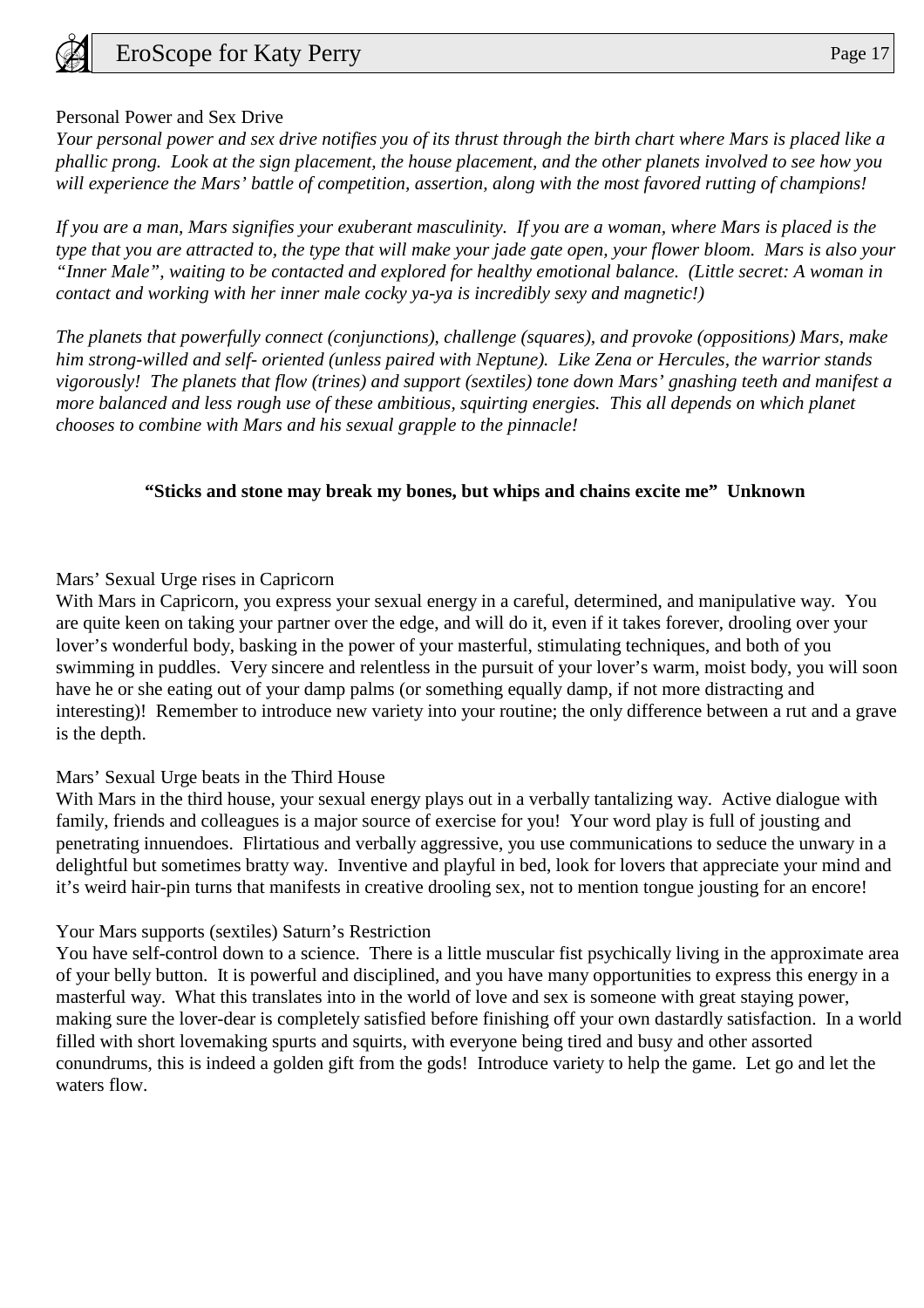

## Optimism and Abundance

*Your optimism and abundance deliver the spiritual and material goods in the birth chart where Jupiter is placed like an overstuffed and magnanimous Titan, secret gifts of plenty spilling from his pockets, making a prodigious mess around his feet. Look at the sign placement, the house placement, and the other planets involved in Jupiter's broad-minded search for the sensual meaning of existence, to see how you will experience your own optimism and cell-expanding abundance (and also the twinkling light on your spiritual path).*

*Jupiter powerfully connecting (conjunctions), challenging (squares), and provoking (oppositions) the other planets tend to magnify Jupiter's generous mood in an intoxicating, bloated manner. When Jupiter is flowing (trines) or supporting (sextiles) the other planets there is an excessive swelling as well, in a sweeter lazy way, like a nudge on a couch, eyes half-closed, mind pleasantly buzzing, stomach stuffed with burritos and beer.*

# **"I generally avoid temptation unless I can't resist it." -Mae West**

Jupiter's Abundance spills in Capricorn

Your enthusiasm has an elder spirit inhabiting it and is filled with the force of mountains, when tapped. The gift of Jupiter for you is growth through experiencing great dedication and perseverance in matters of great earthly import, and that mean very much to you personally. Sexually, this also includes a partner's damp body underneath your moving palms, while your eyes glisten, and which as we all know, is a most serious matter indeed!

Jupiter's Optimism pours into the Third House

Inspiration expresses itself in you with a jocular and mentally lively manner. It is a spirited intellectual energy that throws intriguing information all around, stimulating the likes of one and all. Ideas pour into your mind continually like a gravy train! This is especially effective in the sexual area, where you can literally talk your lover into bed with your effervescent big sky mind, lubricating all channels in the process!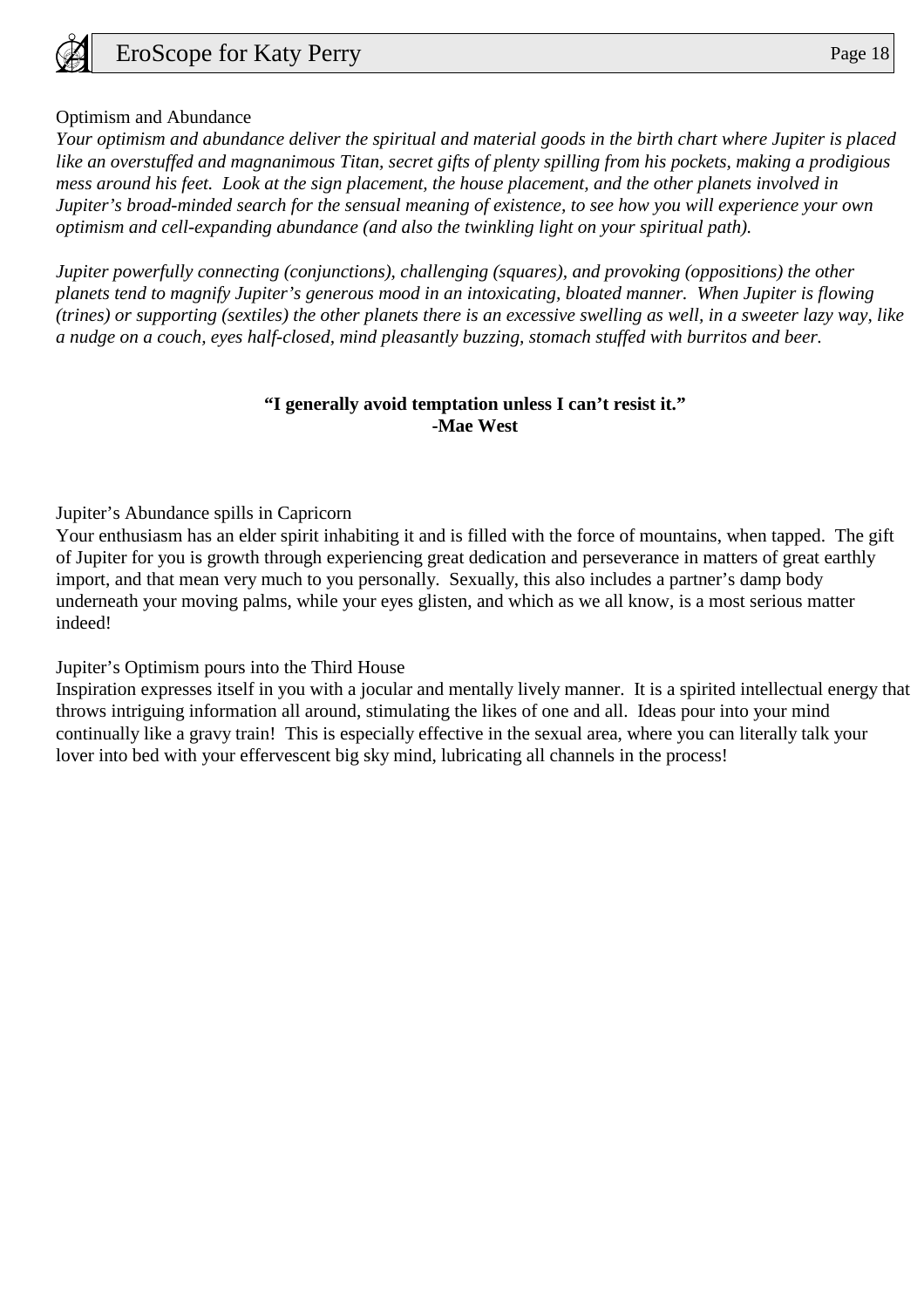

#### Patience and Persistence

*Your patience and persistence plod ever onwards through the birth chart where Saturn is placed like a Big Daddy, stubbornly insisting on work and responsibility, the old curmudgeon! Look at the sign placement, the house placement, and the other planets involved in Saturn's authoritative, restrictive policies to see how you will experience your need for discipline and manifest great endurance. This includes being mentally flogged occasionally – by yourself and others – so you get the message! (Don't worry, it all works out in the end.)*

*The powerfully connecting (conjunctions), challenging (squares), and provoking (oppositions) aspects tend to bust Saturn's iron nuggets, (or yours!), causing frustration and tension but also making available great endurance and fortitude. The flowing (trines) and supporting (sextiles) aspects soften the frustration and tension, letting things work together rather well in a steady, productive and practical manner, giving a decent share of self-control to aid in the manifestation of sexual (and otherwise) successes.*

## **"Sexual harassment will not be reported, but it will be graded." -Anonymous**

#### Saturn ties you down in Scorpio

You respond to structure and limitation in an emotional and controlling way. Your psychological depths are a point of fear for you, an issue which you endeavor to avoid acknowledging at all costs. Nevertheless, the exploration of all your hoo-doos and hang-ups is the task at hand. Once you go there, the teacher emerges to lead others down the Way with great resourcefulness and pluck! Sexually, you will manipulate rather than speak about your feelings, which is difficult for you. It feels like there is an invisible gag over your mouth, vulnerability is so painful! A classic example of this type of manipulation/dilemma is to withhold sex as punishment when you are angry at your lover, or he or she will do the same to you – ouch!

#### Saturn has you under First House Arrest

Responsibility and limitations express themselves in your body and your presentation. You need lots of encouragement when expressing yourself because of a great feeling of cautiousness and conservatism at times. Not exactly spontaneous, you like to stick to the tried and true presentations of the body, mind and dress. As you age, you become like fine wine – delicious for sipping slowly and swirling in one's wet mouth. You are a solemn creature, who takes his or her sexual involvement seriously. You may have a tough time expressing yourself sexually, but you must keep at it, it will be worth the effort, and effort is something you excel at!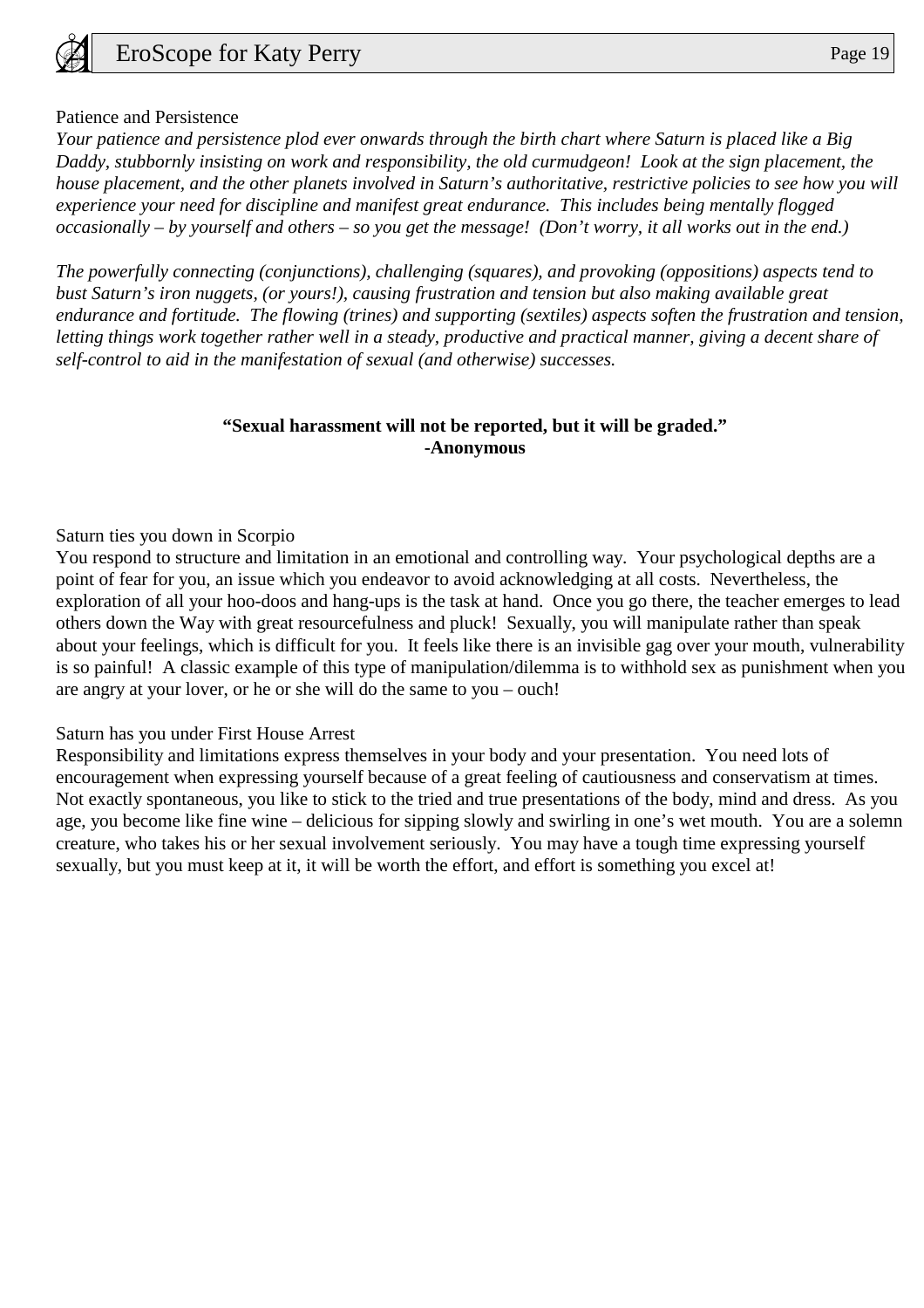

# Individuality and Independence

*There is a natural life energy that is sexual and lies coiled and resting at the base of the spine. This is called Kundalini. Some astrologers believe the planet Uranus is representative of this energy. When Kundalini is triggered gently (or forcefully), it flows up your spinal cord, through the chakras or energy centers and meridians, unless blocked. Briefly, when blocked, it can cause disease and/or physical, emotional, mental or spiritual problems.*

*Kundalini and Uranian energy is a sexual, creative, electromagnetic synaptic energy that keeps our electrons twisting and sacredly dancing the night away! It has an abstract, far out influence that is filled with spontaneous genius and creates a big sky mind (expansive). It deserves to be cleaned vigorously and grounded on a regular basis so our eyes are lit from within…*

Look at the sign placement, the house placement, and the other planets that are electrified in aspect by Uranus. *The powerfully connecting (conjunctions), challenging (squares), and provoking (oppositions) aspects tend to create a hyper-wiggling or nervy energy that is hard to contain and needs lots of freedom to exist in its space. The flowing (trines) and supporting (sextiles) aspects intertwine together better, but still create a Uranian current that pulsates the airwaves and your nervous system, zapping consciousness with overflowing, lightening intelligence.*

# **"Like a fierce wind roaring high up in the bare branches of trees, a wave of passion came over me, aimless but surging… I suppose it's lust but it's awful and holy like thunder and lightning and the wind." -Joanna Field**

#### Your Uranus Swings in Sagittarius!

Your generation's sexual kundalini energy is fiery and courageous. Your spinal cord, once grounded and triggered gently, will create inspiring ideas that wet you silly, by being stimulated with real Truth and the dynamism of Nature. Try combining religion or spiritual beliefs with sexuality, researching what other lands and people do when coming together sexually. You will find seeds of Truth to apply to your own beating existence, making it stronger and pulsating it like a rocket of inspiration and joy! Take a trek or quest to a place wild and rich with Nature's primal energy, like roaring waterfalls or bald mountain peaks or rocky islands. There, mate with your lover with astounding celebration!

Uranus is taking liberties in your Second House!

Independence, eccentricities, and sudden change exhibit themselves in your sense of security and possessions. Ingenious or alarming methods of getting money is what you do for fun! Paying for pleasure may rock your boat, or you may be a Minute Man or Woman. Kundalini exercise: While pleasuring yourself, stop just before the orgasm occurs, concentrating on your heart area, the Anahata center, sending the sexual heat there. This will feel warm and soon your whole body will feel like warm liquid. This will markedly increase your participation and experience in the sexual experience!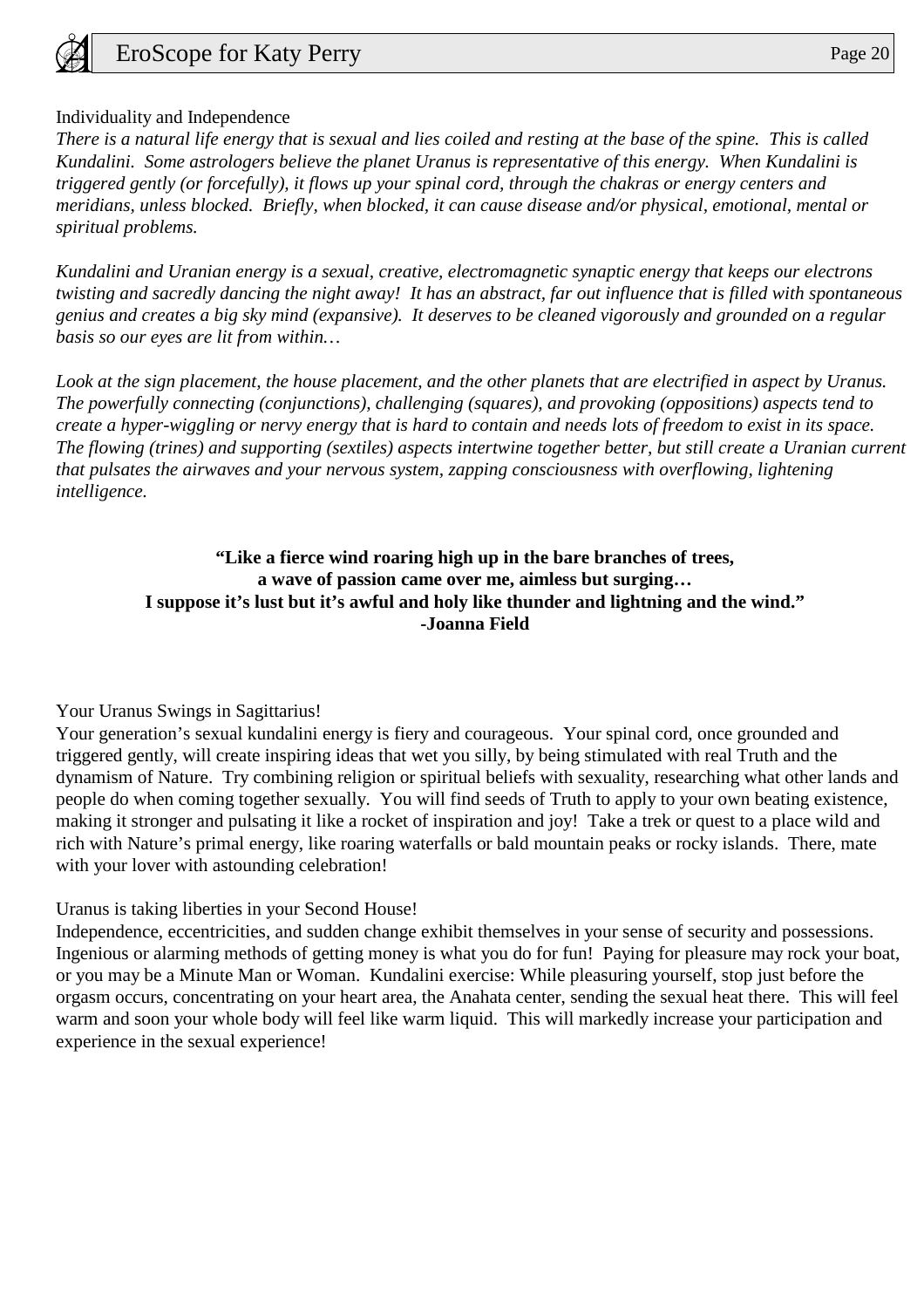# Creativity and Illusion

*Your creativity and illusion exude forth through the birth chart where Neptune is placed, like a vibrational bath with oily colors fluctuating and shifting over the surface. Look at the sign placement, the house placement, and the other planets involved in Neptune's weeping rainbow of inspiration and foolishness, to see how you will experience your creativity and illusion. Musical, mystical and dancerly, Neptune escapes the reality of this world in many ways, including sleepiness, drugs, and instants of insanity and autism.*

*The powerfully connecting (conjunctions), challenging (squares), and provoking (oppositions) aspects tend to diffuse and confuse (read: denial) normal planetary energy patterns, though they do give extraordinary shots of colorful, mystical and creative experiences! The flowing (trines) and supporting (sextiles) aspects are deceptive and hypnotizing, in a lazy, glazed, but inspiring way. Neptune does not respond to the usual practical applications the other planets do. Neptune does respond to (and loves!) warm, energetic work on the body (which can be done through chakra/energy center work), creative endeavors (ah, music!), and mystical experiences, which are excellent channels for it's very magical and sweetly psychotic vibrations.*

# **"Lovers, to bed; 'tis almost fairy time." --A Midsummer Night's Dream -Act 5, Scene 1**

# Neptune's Beguiling Bubble is in Sagittarius

Your generation's sexual idealism and sexual receptivity is truth seeking and adventurous. This also includes going down the wrong trail, getting lost, and having to double back about three or four times. You approach your wildly creative dreams in an inspiring and enthusiastic way, and must remember that full sexual gratification cannot occur if you have left the scene.

# Neptune's Silvery Whistles are heard in your Third House

Sexual fantasies and idealization play themselves out in your vivid imagination and psychic communications. You have the ability to weave a web of seduction with your shifting words, and can send psychic demands to your lover. Fantastic sexual scenarios of erotica can leave your lover damp and panting, furiously burrowing in their gear. Beware of the tendency to be a slippery, hard-to-pin-down or vague communicator, not looking in your lover's eyes. Withholding information is considered deception, and if you do it, your lover will consider the game fair, and do the same to you and your chubby cheeks.

# Your Neptune supports (sextiles) Simmering Pluto

A generational aspect that goes on for a trillion years (just kidding), it operates in the background unnoticed unless it touches a sensitive genitalia point on your lovely, pulsating body. At that point, you would feel certain effects taking place at a deep inner core, where a huge light-filled quilting bee is taking place, amongst the spirits and guides that hang out with you. No one will notice these happenings, maybe not even you, especially if you are doused heavily with food, alcohol or drugs (you know, the normal human condition). This miniature, magical Mardi Gras is actually occurring in your DNA, in the spiraling helixes of the gods. There, the helixes twist and turn to a vibrational song humans cannot normally hear; creating new, unbelievable strands that signify outstanding cosmic perceptions undiscovered by little dweeby men in their white, flapping lab coats. Short (or long) periods of autism or insanity manifest, and then, should your consciousness survive intact, evolution takes place with a soft, unnoticeable, undulating pop.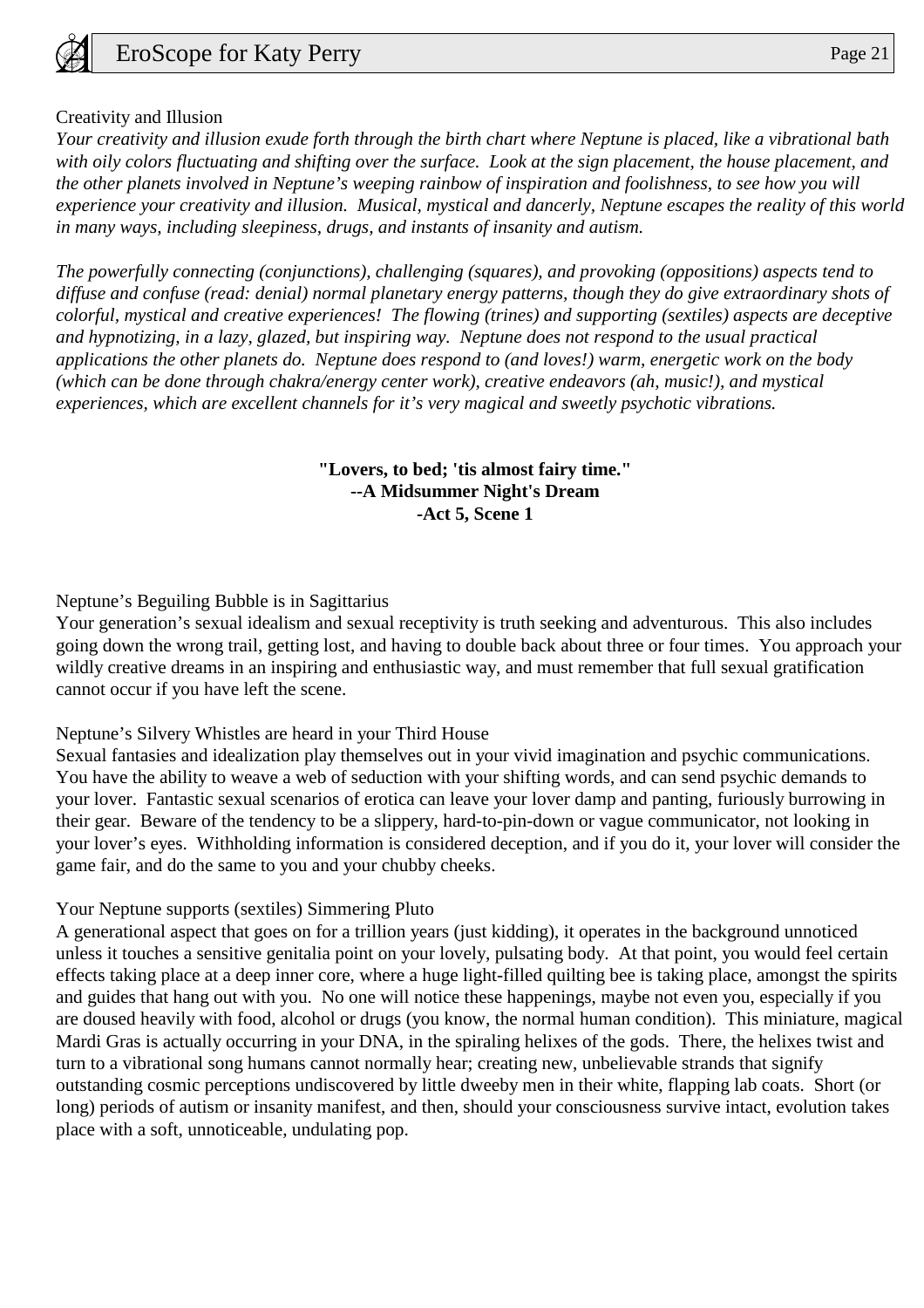

## Pluto: The Ultimate Orgasm, That Old Black Magic

*Transformation and change rumble forth through the birth chart where Pluto seethes like a nuclear vault. Look at the sign placement, the house placement, and the other planets involved in Pluto's scalding cauldron of death and birth, to see how you will experience transformation and change and test your boundaries. Pluto experiences can be painful because of the change and truth involved, yet Pluto is really your Secret Santa. Look for his gifts when the smoky, sulfuric air has cleared. Look under rocks, in between legs, and where the raven flies.*

*The powerfully connecting (conjunctions), challenging (squares), and provoking (oppositions) aspects tend fester and then spew forth in a powerful, controlling manner when in Pluto's scaly arms. The flowing (trines) and supporting (sextiles) aspects soften and smooth Pluto's continuous, controlling hold. Pluto wants your vulnerability. He also wants you to let go of that which you compulsively grip most deeply. Your primal scream will be heard throughout the galaxy when you finally do…*

#### **"Anything will give up its secrets if you love it enough." (George Washington Carver [1864-1943])**

#### Pluto Rumbles in Scorpio

Your generation's sexual transformation will come about though a descent into the sexual underworld of power and magic, where you will activate a shamanic healing and then bring this gift to others. Anything that encourages exploration of your psychology in an aggressive manner is a particularly provocative approach to get at those sexual fears and blockages faster than a speeding bullet! Intense psychological experiences are major vibrational keys for you.

#### Pluto is Seething within your First House

Sexual power games and transformation take place in you and your body. Your body is probably strong and throbbing and has gone through many changes and alterations. Even if you are small, you still have a nuclear vault of working energy throbbing in your belly! You project this energy from your solar plexus with a decided she-bang, she-bang! You can shove someone out of the way, just by intentionally thrusting this energy forward. Try it consciously sometime, maniac! You like to dominate your partner, either covertly or overtly. Instead of doing a power trip on your lover, be open about it. Make a game of it, so everyone gets to give the spankings, instead of just you, piggy.

#### Your Pluto powerfully connects (conjuncts) the Ascendant, your Animal Skin

You project power and confidence with a killer's instinct. You may have this cleverly camouflaged with kindness and warmth and a cheery- looking smile, all the while snapping the love-and-sex dental chewing gum between your pointed teeth! You have a strong will and ideally prefer to lord it over others - not in a bad way, mind you. You just want things done a certain way, and quickly. What's wrong with that? Should anyone be foolish enough to challenge you, a close inspection will reveal your shaggy smile exposing canine teeth glistening under the flickering, fluorescent lights, right before you grind them under your foot like a cockroach. Crunchy! Sexually, you are manipulative and like to control the action, but will fool your lover into thinking they are calling the shots, when in actuality, you are dominating them quite aggressively. Woe to those who underestimate your sexual ferocity, even when displayed in its softest, most vulnerable guise.